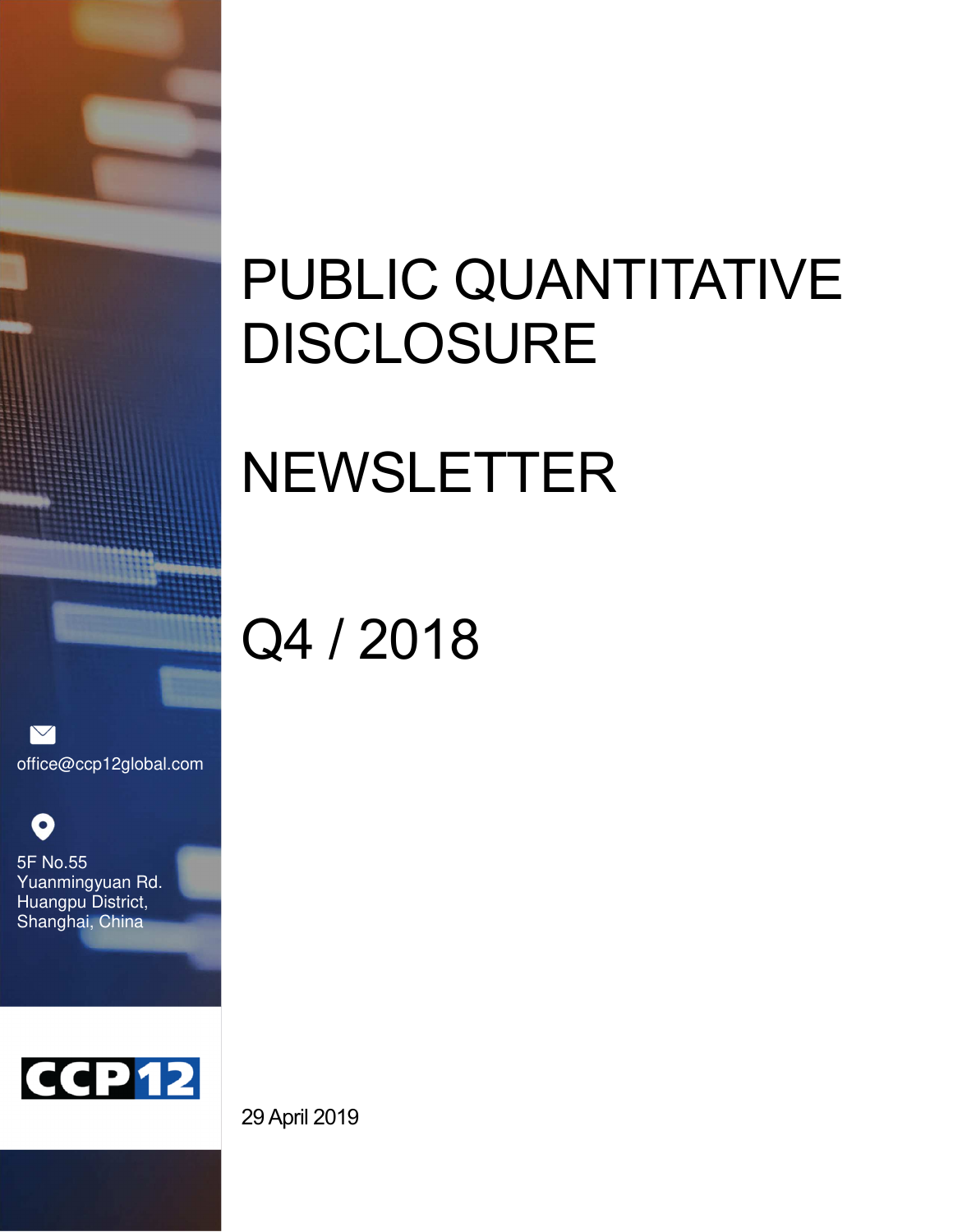

# TABLE OF CONTENT

| 2.1   |                                                            |  |  |
|-------|------------------------------------------------------------|--|--|
| 2.1.1 |                                                            |  |  |
| 2.1.2 | INITIAL MARGIN REQUIRED HOUSE/CLIENTS TOTAL  9             |  |  |
| 2.1.3 | INITIAL MARGIN REQUIRED CLIENTS NET/GROSS  11              |  |  |
| 2.2   |                                                            |  |  |
| 2.2.1 |                                                            |  |  |
| 2.3   |                                                            |  |  |
| 2.4   |                                                            |  |  |
| 2.4.1 |                                                            |  |  |
|       |                                                            |  |  |
|       | APPENDIX 2 - SUMMARIZED RESULTS FOR Q3 2018 VS. Q4 2018 18 |  |  |
|       |                                                            |  |  |
|       |                                                            |  |  |
|       |                                                            |  |  |
|       |                                                            |  |  |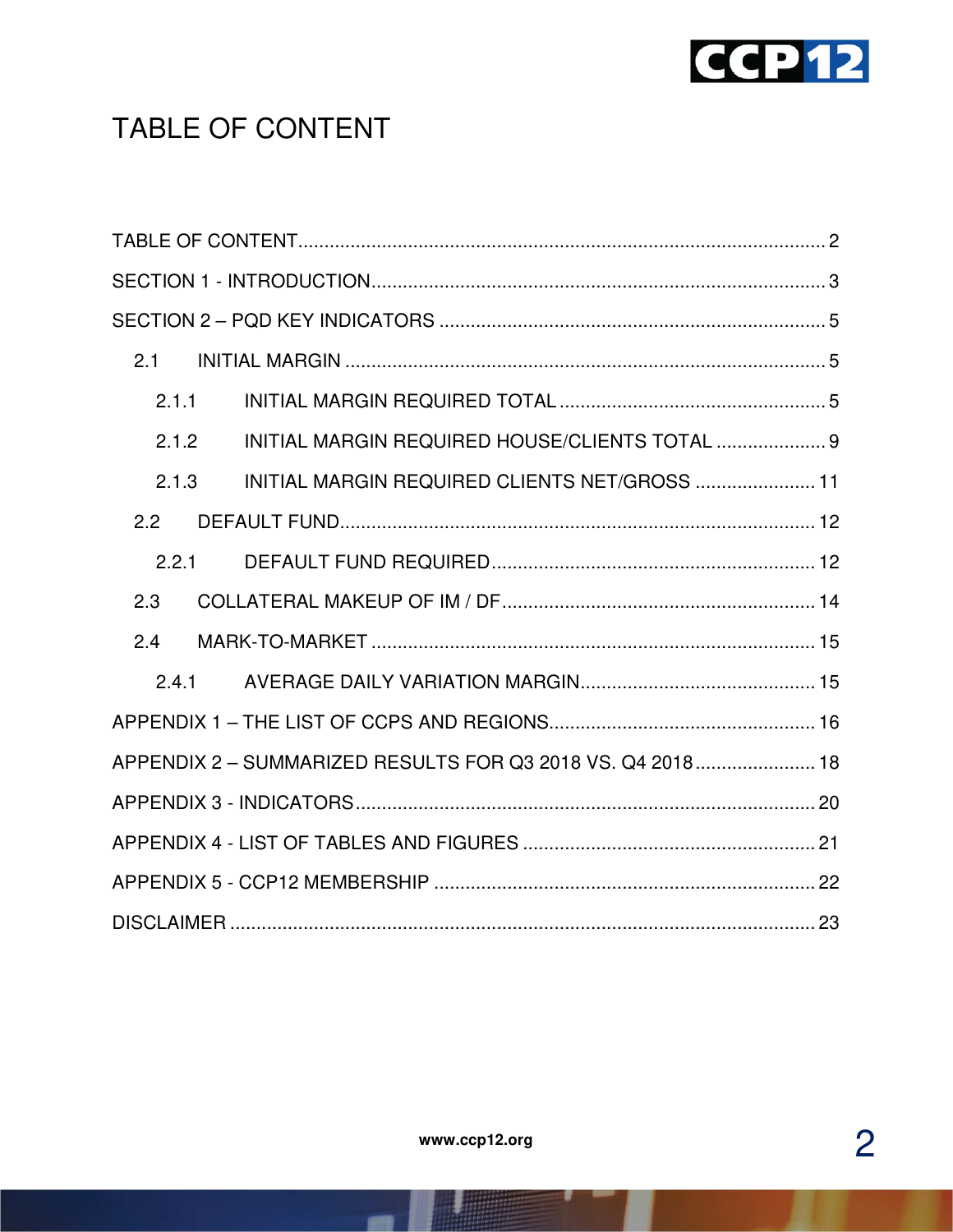

### SECTION 1 - INTRODUCTION

The Global Association of Central Counterparties (CCP12) publishes the Public Quantitative Disclosure (PQD) Newsletter to present a panorama of the CCP industry to market participants, relevant authorities and the broader public. The analysis is based on PQD reports published by central counterparties (CCPs) globally under the Principles for Financial Market Infrastructures (PFMI) requirements set by Committee on Payments and Market Infrastructures and the International Organization of Securities Commissions (CPMI-IOSCO). For a full list of the CCPs whose PQD information was used in this report, please see Appendix 1.

CCP12 is a global association of 35 members who operate more than 50 individual CCPs across the Europe/Middle East/Africa (EMEA), Americas, and Asia-Pacific (APAC) regions. CCP12 aims to promote effective, practical and appropriate risk management and operational standards for CCPs to ensure the safety and efficiency of the financial markets it represents. CCP12 leads and assesses global regulatory and industry initiatives that concern CCPs to form consensus views, while also actively engaging with regulatory agencies and industry constituents through consultation responses, forum discussions and position papers.

In 2015, the CPMI-IOSCO published PQD standards for CCPs<sup>1</sup> as an important component of the set of PFMI public disclosure requirements, while also encouraging CCPs to use a common PQD submission template. CCP12 supports CPMI-IOSCO's efforts to improve the level of standardization and transparency of the CCP industry; our members collaboratively worked to create a common PQD template in 2015, and officially released the CCP12 PQD Template in 2017<sup>2</sup>.

 $\overline{a}$ 

<sup>1</sup> CPMI-IOSCO (2015). Public quantitative disclosure standards for central counterparties. [online] Available from: < https://www.bis.org/cpmi/publ/d125.htm >

<sup>2</sup> CCP12 PQD Template: https://ccp12.org/the-ccp12-template-for-public-quantitative-disclosures-for-ccps-3/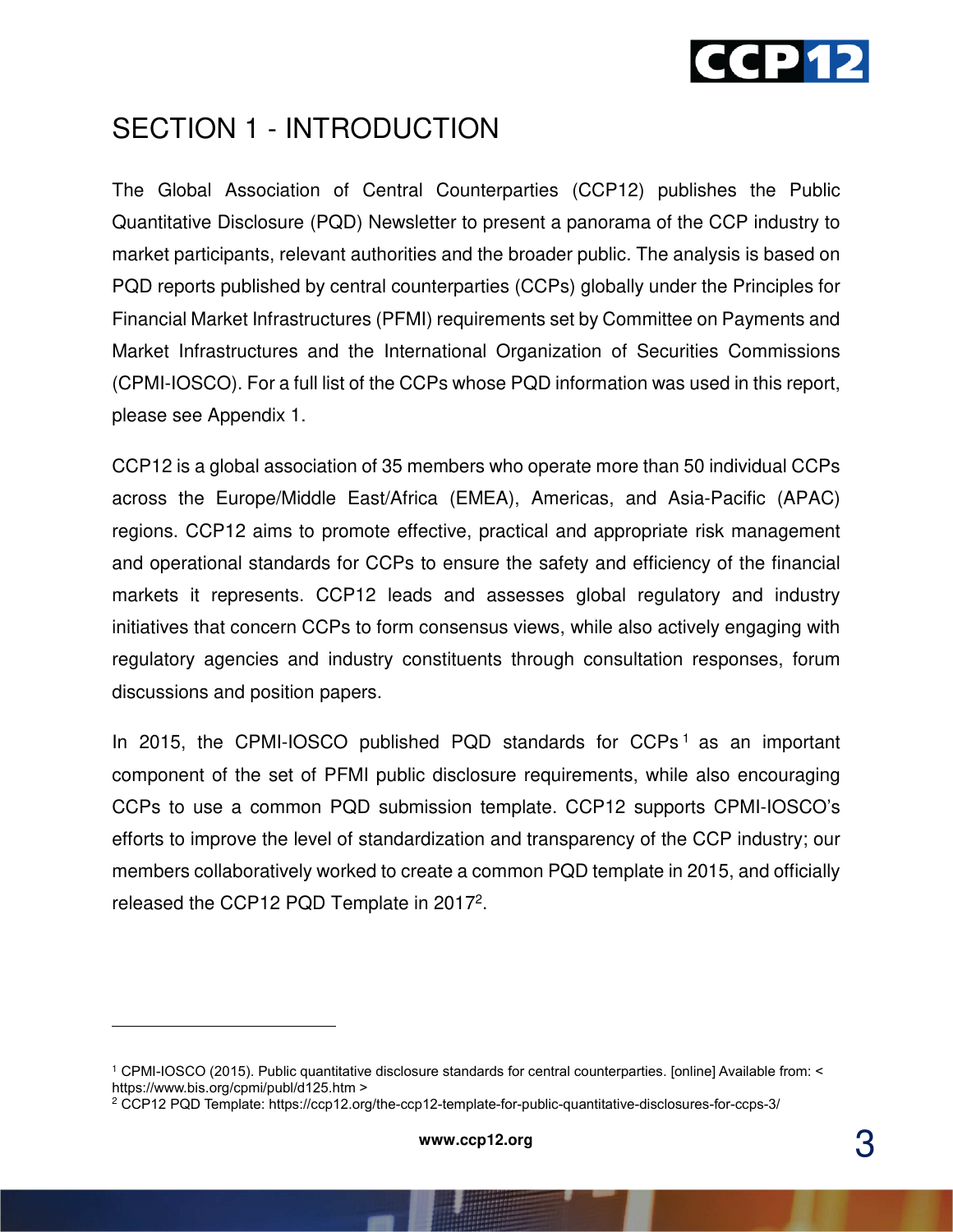

In this PQD Newsletter, the Q3 and Q4 2018 PQD data sets published by CCP12 members are grouped both by the region in which the CCP is located, as well as by the underlying asset classes cleared by the CCP. A number of CCP risk management indicators are examined, including Initial Margin Required, Default Fund Required, Collateral Make-Up of the Initial Margin and Default Fund contributions, and Average Daily Variation Margin. All indicators are measured in US dollar (USD).

#### Updates to the PQD Newsletter

- ICE Energy Exchange (ICE NGX) and the National Stock Exchange of India Clearing Limited (NSE Clearing) have been added to the PQD data pool; the PQDs for both the previous quarter (Q3 2018) and the relevant quarter (Q4 2018) were added to minimize any resulting jumps in both the quarterly and respective regional splits
- The Q4 2018 data for the Dubai Commodities Clearing Corporation (DCCC) has also been added; the Q3 2018 data was not available
- ICE Clear Canada (ICCA) transferred all clearing services to ICE Clear US (ICUS) at the end of July 2018, and has therefore been removed from the data pool
- The Q4 2018 PQDs were not yet available for KRX and SHCH, meaning the Q3 2018 data was reused, updated with the Q4 2018 currency exchange rates
- This newsletter is the first to feature year on year (YoY) PQD comparisons, although CCPs who had not yet joined the data pool in Q4 2017 were excluded from these comparisons for balance. These include B3, ICE NGX, MGEX, NSE, and the DCCC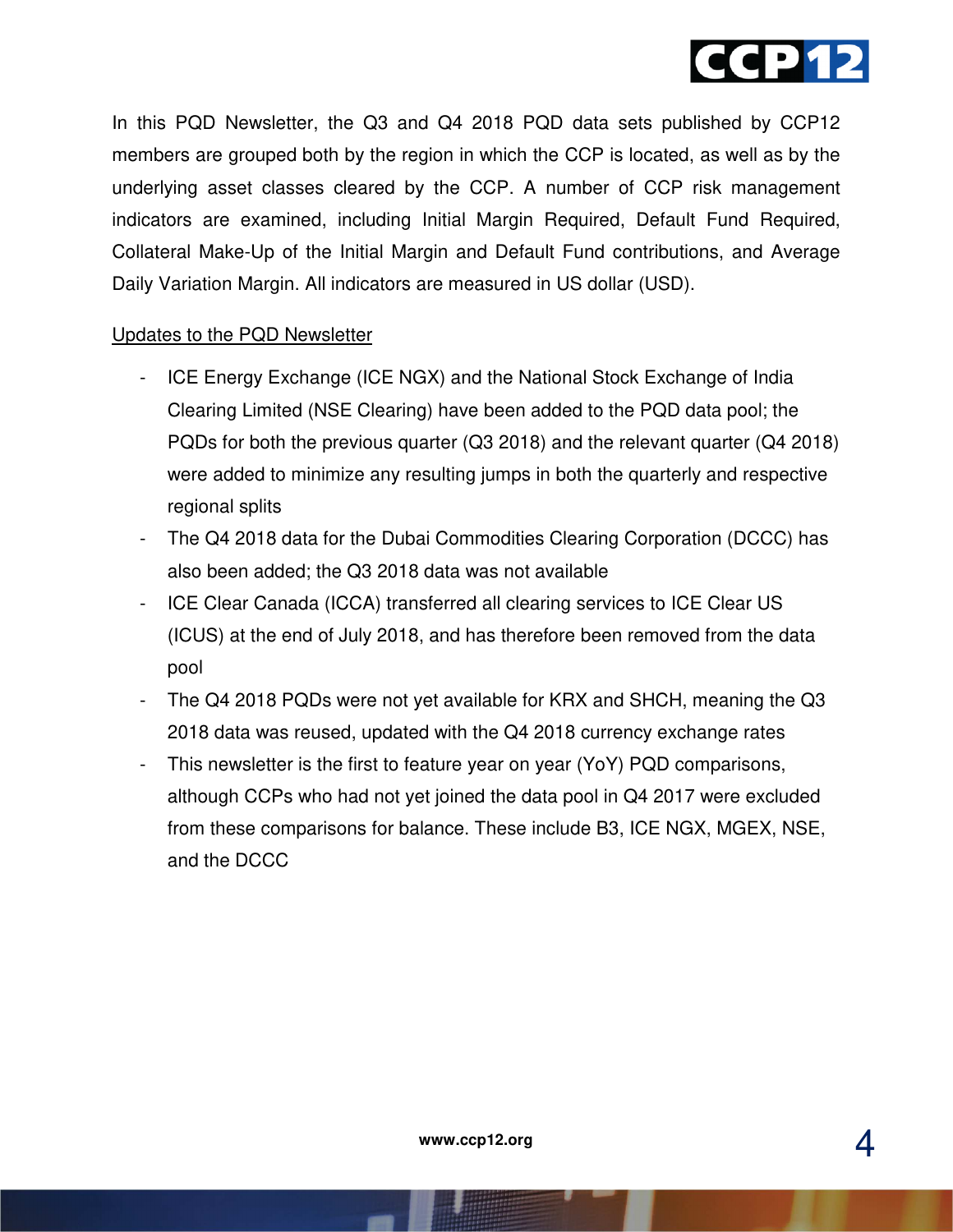

# SECTION 2 – PQD KEY INDICATORS

#### 2.1 INITIAL MARGIN

#### 2.1.1 INITIAL MARGIN REQUIRED TOTAL

Initial margin (IM) is the collateral required by the CCP to cover potential changes in the value of each participant's position (that is, potential future exposure) over the appropriate closeout period in the event the participant defaults (CPMI-IOSCO, 2012)<sup>3</sup>.

In the CCP12 PQD data set, the required initial margin at the end of Q4 2018 totaled USD 702.46 billion, of which 45,2% came from the Americas (USD 317.27 billion); 45,1% was from EMEA (USD 316.68 billion), while CCPs in the APAC region accounted for 9,8% (USD 68.50 billion).



**Initial Margin Required Total – Q4 2018** 



**Chart 1b: Initial Margin Required Total – Q3 2018** 

-

Compared with the data from Q3 2018, the required initial margin within the three regions increased and the global total grew by USD 22.26 billion overall, whereas this occurred mainly in the EMEA and APAC region.

<sup>3</sup> CPSS-IOSCO (2012). *Principles for financial market infrastructures*. [online] Available from: <https://www.bis.org/cpmi/publ/d 101.htm>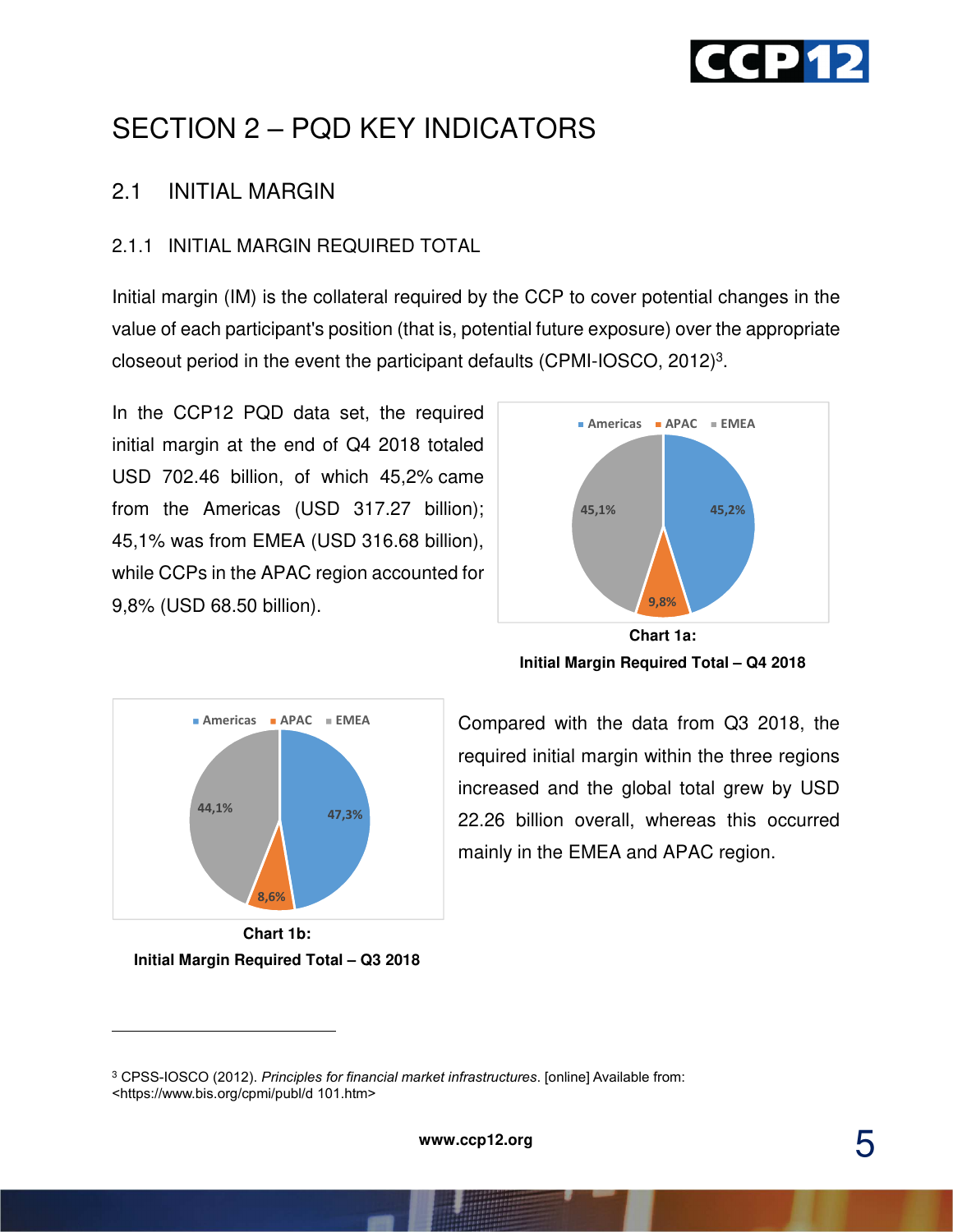

The global total required initial margin from Q4 2017 totaled USD 588.13 billion, of which 51,3% was from EMEA (USD 301.89 billion); 40,4% came from the Americas (USD 237.68 billion), while CCPs in the APAC region accounted for 8,3% (USD 48.57 billion).



**321.99 58.58 299.63 317.27 68.50 316.68 Americas APAC EMEA Required Total Q3 2018 Required Total Q4 2018**



-





**Chart 2b: Initial Margin Required Total in USD billion – Q4 2017 vs. Q4 2018<sup>4</sup>**

<sup>4</sup> Deviation originates from exclusion of certain CCPs in YoY comparison in order to balance the comparison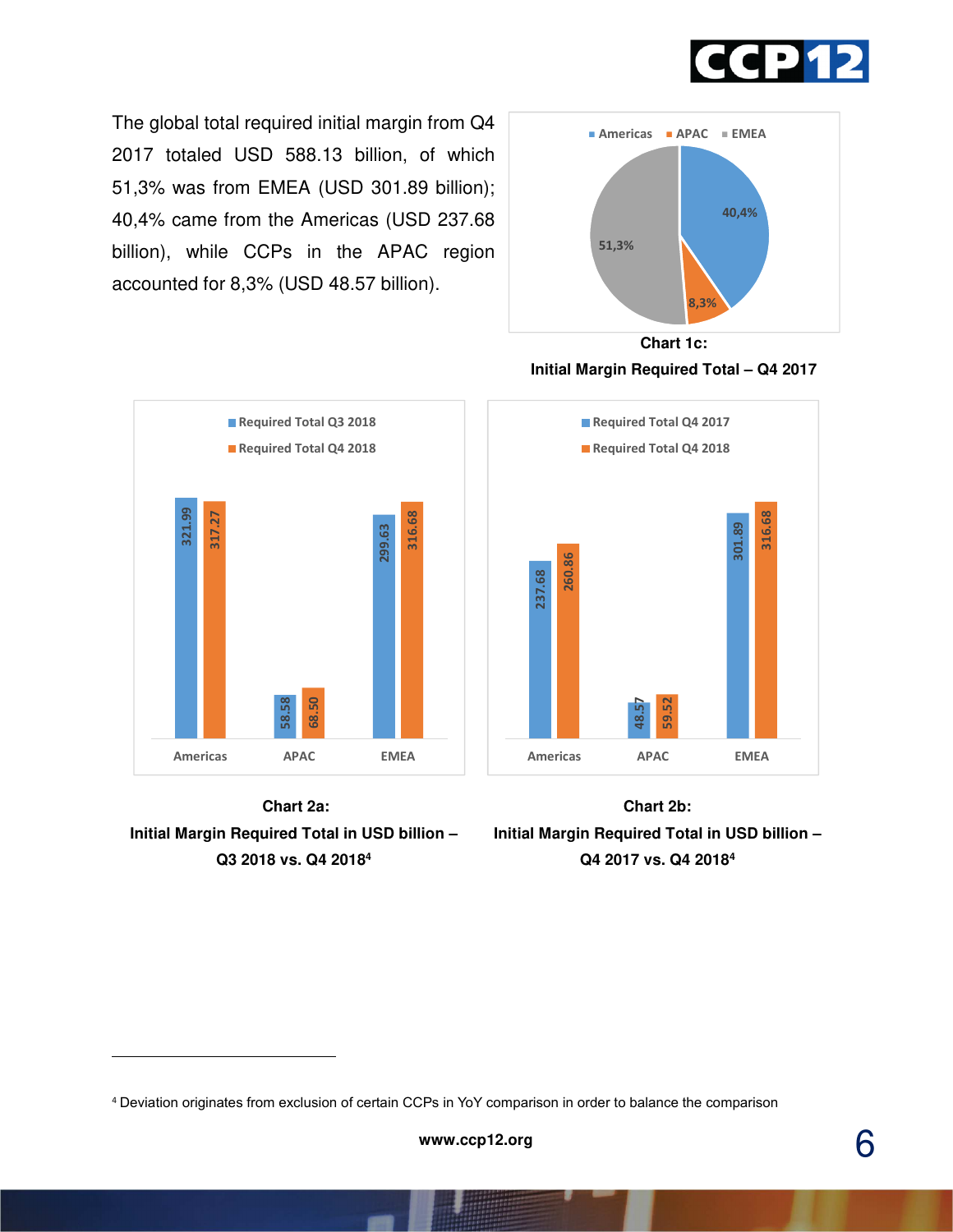

In contrast to a geographical split, the initial margin can also be broken down by asset class. 30,2% (USD 212.27 billion) of the required initial margin is used to cover a Multi Asset class (Diversified/Other), where the initial margin encompasses multiple asset classes across the various CCP clearing services. Interest Rate Derivatives (IRD) come in second at 24,8% (USD 174.53 billion), followed by IM for Equity Derivatives at 19,7% (USD 138.63 billion). Next in order are Bonds and Repo (11,4%; USD 80.05 billion), Credit Default Swaps (CDS) (6,4%; USD 44.65 billion), Shares and Equities (3,9%; USD 27.69 billion), Foreign Exchange (FX) (2,1%; 15.04 billion), and Agriculture and Commodities (1,4%; USD 9.60 billion).

In comparison to the Q3 2018 figures the main increases occurred in the asset classes CDS (+10,6%), IRD (+7,05%) and Multi Asset (+6,26%). Compared however to the Q4 2017 figures, the main increases occurred in the asset classes FX (+125,87%) and CDS (+27,25%). A decrease of -14,13% in the asset class AG and Commodities is also important to note.

| <b>Asset Class</b>         | Q3 2018 | Q4 2018 | $+/-$    | Q4 2017 | Q4 2018 | $+$ / -   |
|----------------------------|---------|---------|----------|---------|---------|-----------|
| Bonds and Repo             | 76.17   | 80.05   | 5,10%    | 72.89   | 80.05   | 9,82%     |
| <b>Shares and Equities</b> | 28.60   | 27.69   | $-3,18%$ | 27.21   | 27.38   | 0,59%     |
| <b>CDS</b>                 | 40.37   | 44.65   | 10,60%   | 35.09   | 44.65   | 27,25%    |
| Ag and Commodities         | 9.76    | 9.60    | $-1,66%$ | 10.25   | 8.80    | $-14,13%$ |
| <b>IRD</b>                 | 163.03  | 174.53  | 7,05%    | 159.72  | 174.53  | 9,27%     |
| <b>Equity Derivatives</b>  | 146.09  | 138.63  | $-5,11%$ | 135.61  | 138.63  | 2,22%     |
| <b>FX</b>                  | 14.75   | 15.04   | 1,93%    | 6.66    | 15.04   | 125,87%   |
| Multi Asset                | 199.76  | 212.27  | 6,26%    | 135.58  | 147.99  | 9,15%     |

**Chart 3:** 

**Asset Class Split Total Required Initial Margin in USD billion Q3 2018 vs. Q4 2018<sup>5</sup> & Q4 2017 vs. Q4 2018<sup>5</sup>**

-

<sup>5</sup> Deviation originates from exclusion of certain CCPs in YoY comparison in order to balance the comparison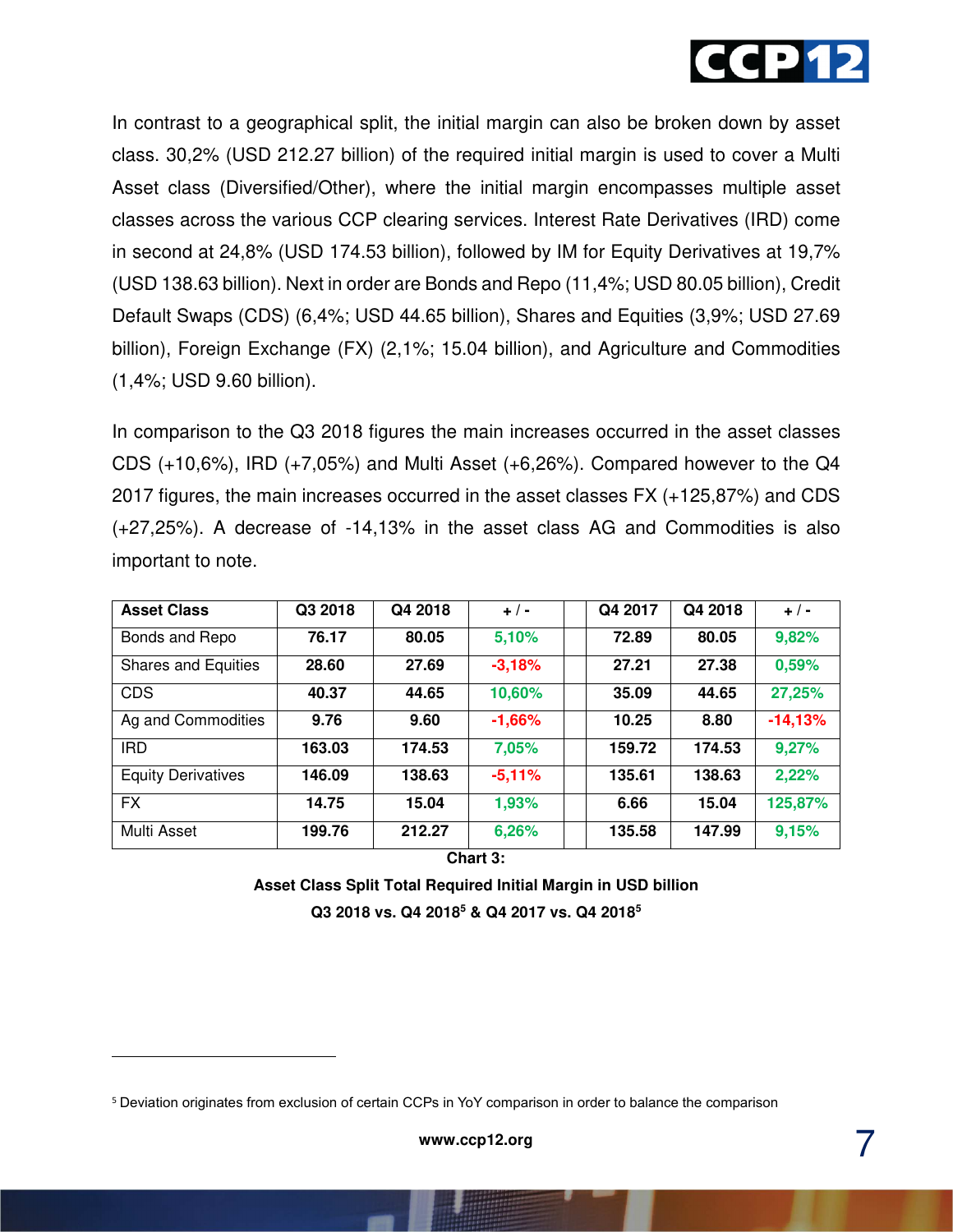



**Chart 4a: Asset Class Split of Total Required Initial Margin – Q4 2018** 



**Chart 4b: Asset Class Split of Total Required Initial Margin – Q4 2017**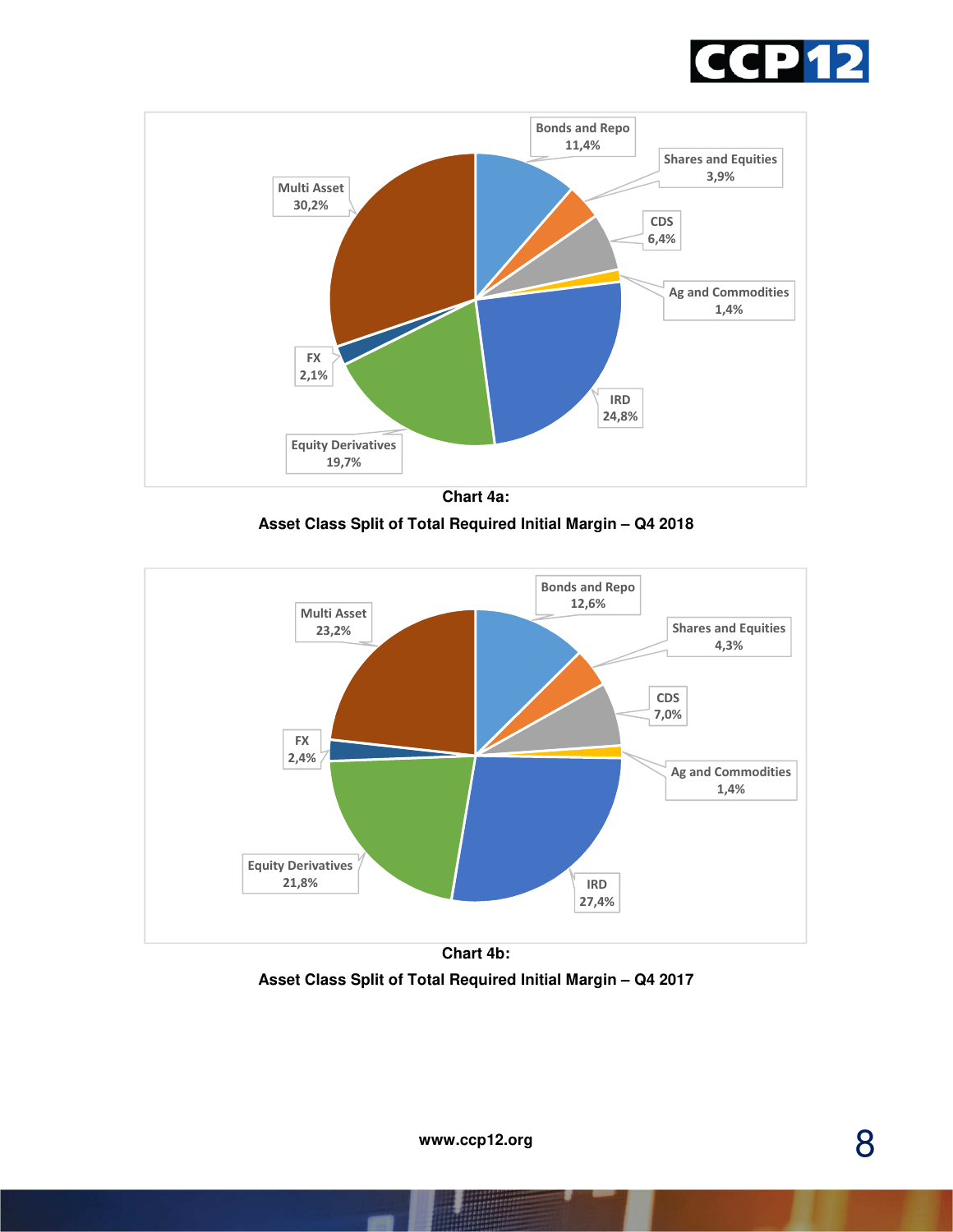

#### 2.1.2 INITIAL MARGIN REQUIRED HOUSE/CLIENTS TOTAL

Initial margin requirements can apply to both clearing members' own accounts (i.e. house or proprietary account), and/or those of their client.

By the end of Q4 2018, reporting CCPs' total initial margin requirements for clients in America nearly tripled the requirements for clearing members (client USD 234.64 billion vs. house USD 82.63 billion). The APAC (client USD 29.28 billion vs. house USD 30.24 billion) and EMEA (client USD 154.12 billion vs. house USD 162.56 billion) regions on the other hand had higher requirements for clearing members. The global asset class splits for the house and client IM totals can be found in the table below:

| <b>Asset Class</b>         | <b>House Total</b> | <b>Client Total</b> |
|----------------------------|--------------------|---------------------|
| Bonds and Repo             | 71.10              | 8.95                |
| <b>Shares and Equities</b> | 13.59              | 13.78               |
| <b>CDS</b>                 | 22.95              | 21.70               |
| Ag and Commodities         | 3.72               | 5.88                |
| <b>IRD</b>                 | 77.23              | 97.92               |
| <b>Equity Derivatives</b>  | 30.90              | 107.73              |
| <b>FX</b>                  | 17.05              | 0.02                |
| Multi Asset                | 38.89              | 162.06              |

**Chart 5:** 

**Global Asset Class Split for House & Client Initial Margin Total in USD billion – Q4 2018<sup>6</sup>**

<u>.</u>

<sup>6</sup> Sum of IM Required split by House/Clients Total is lower than Total IM required, due to no breakdown of IM required of NSE Clearing Limited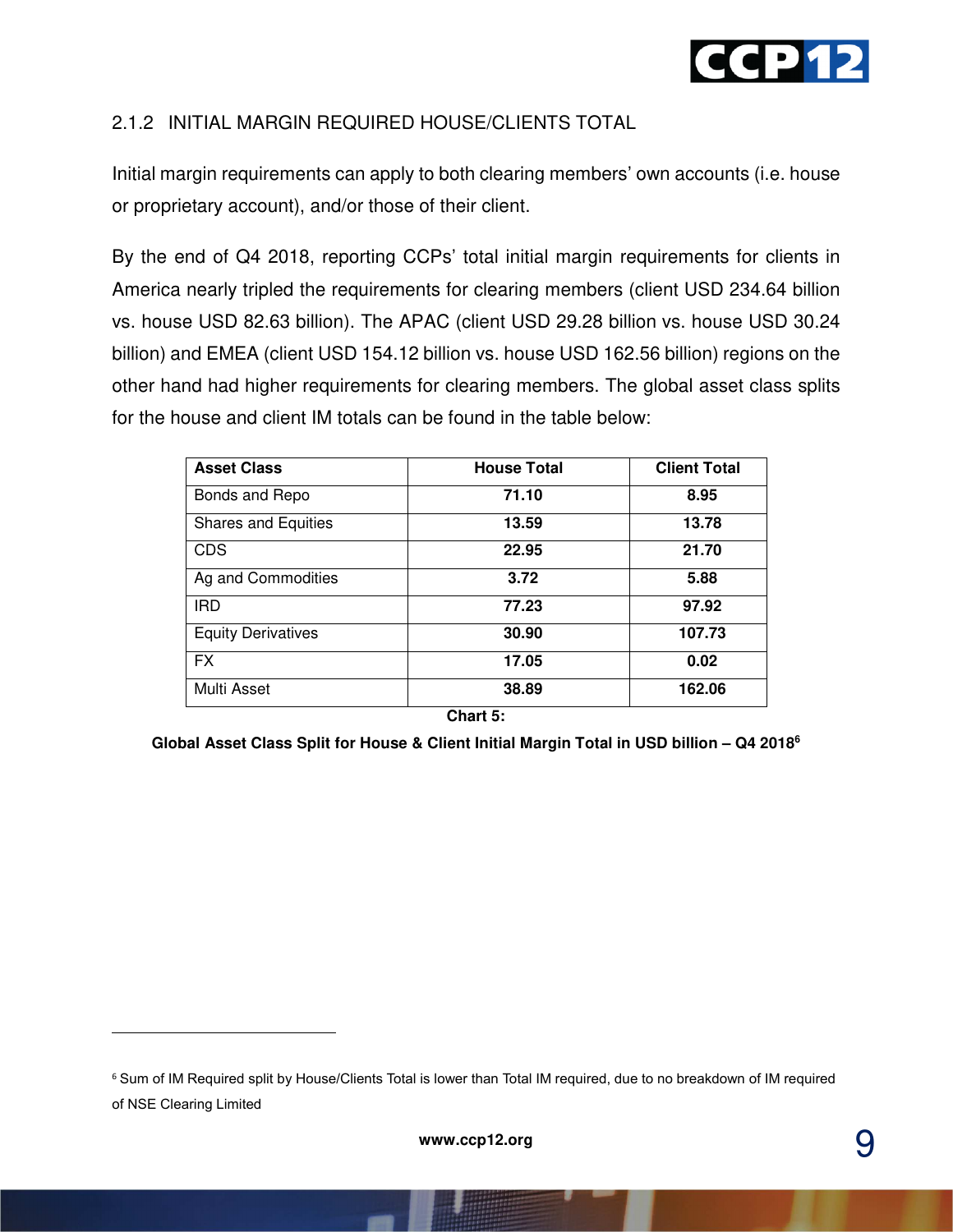







**Initial Margin Required House/Clients Total in USD billion – Q3 2018 vs. Q4 20187,8** 







<u>.</u>







<sup>7</sup> Deviation originates from exclusion of certain CCPs in YoY comparison in order to balance the comparison

<sup>8</sup> Sum of IM Required split by House/Clients Total is lower than Total IM required, due to no breakdown of IM required of NSE Clearing Limited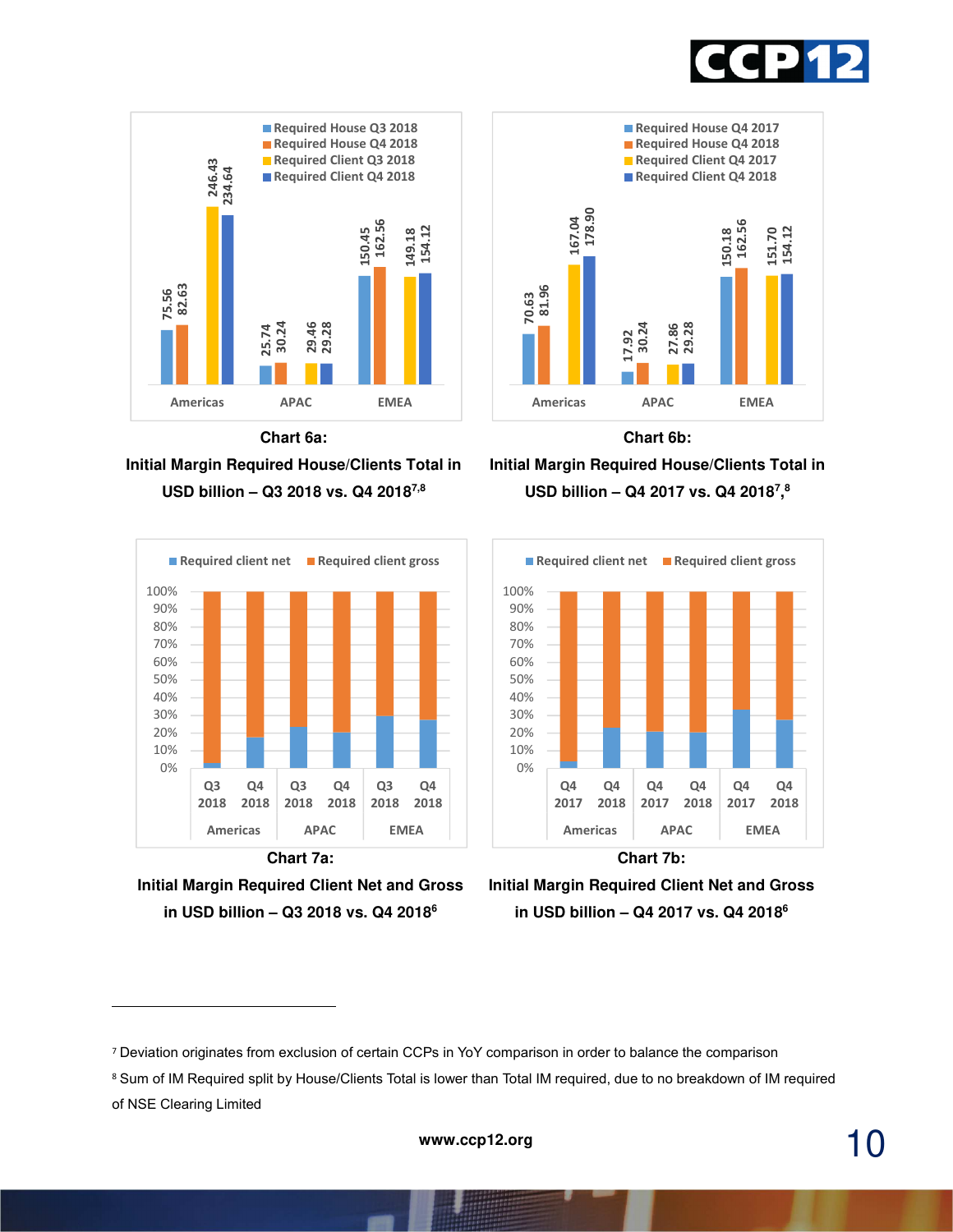

#### 2.1.3 INITIAL MARGIN REQUIRED CLIENTS NET/GROSS

Under CPMI-IOSCO PQD requirements, CCPs should clarify whether initial margin for the positions of indirect participants must be provided for each indirect participant's own position (i.e. required client gross), or for the net position of a group of indirect participants (i.e. required client net) (CPMI-IOSCO, 2015).

Overall, the majority of clients' initial margin required by reporting CCPs were collected on a gross basis. As of the end of Q4 2018, the comparison between gross and net basis in Americas was a respective USD 193.28 billion vs. USD 41.36 billion; in EMEA, USD 111.74 billion (gross) vs. USD 42.38 billion (net); and in APAC, USD 23.31 billion (gross) vs. USD 5.98 billion (net). The global asset class splits for the client net and client gross totals can be found in the table below:

| <b>Asset Class</b>         | <b>Client Gross</b>         | <b>Client Net</b> |
|----------------------------|-----------------------------|-------------------|
| Bonds and Repo             | 0.88                        | 8.07              |
| <b>Shares and Equities</b> | 5.22                        | 8.56              |
| <b>CDS</b>                 | 21.70                       | 0.00              |
| Ag and Commodities         | 0.74                        | 5.14              |
| <b>IRD</b>                 | 91.06                       | 6.86              |
| <b>Equity Derivatives</b>  | 56.48                       | 51.25             |
| <b>FX</b>                  | 0.01                        | 0.00              |
| Multi Asset                | 152.23                      | 9.83              |
|                            | $\mathbf{a}$ . $\mathbf{a}$ |                   |

**Chart 8:** 

**Asset Class Split for Client Gross and Net Initial Margin Total in USD billion – Q4 2018**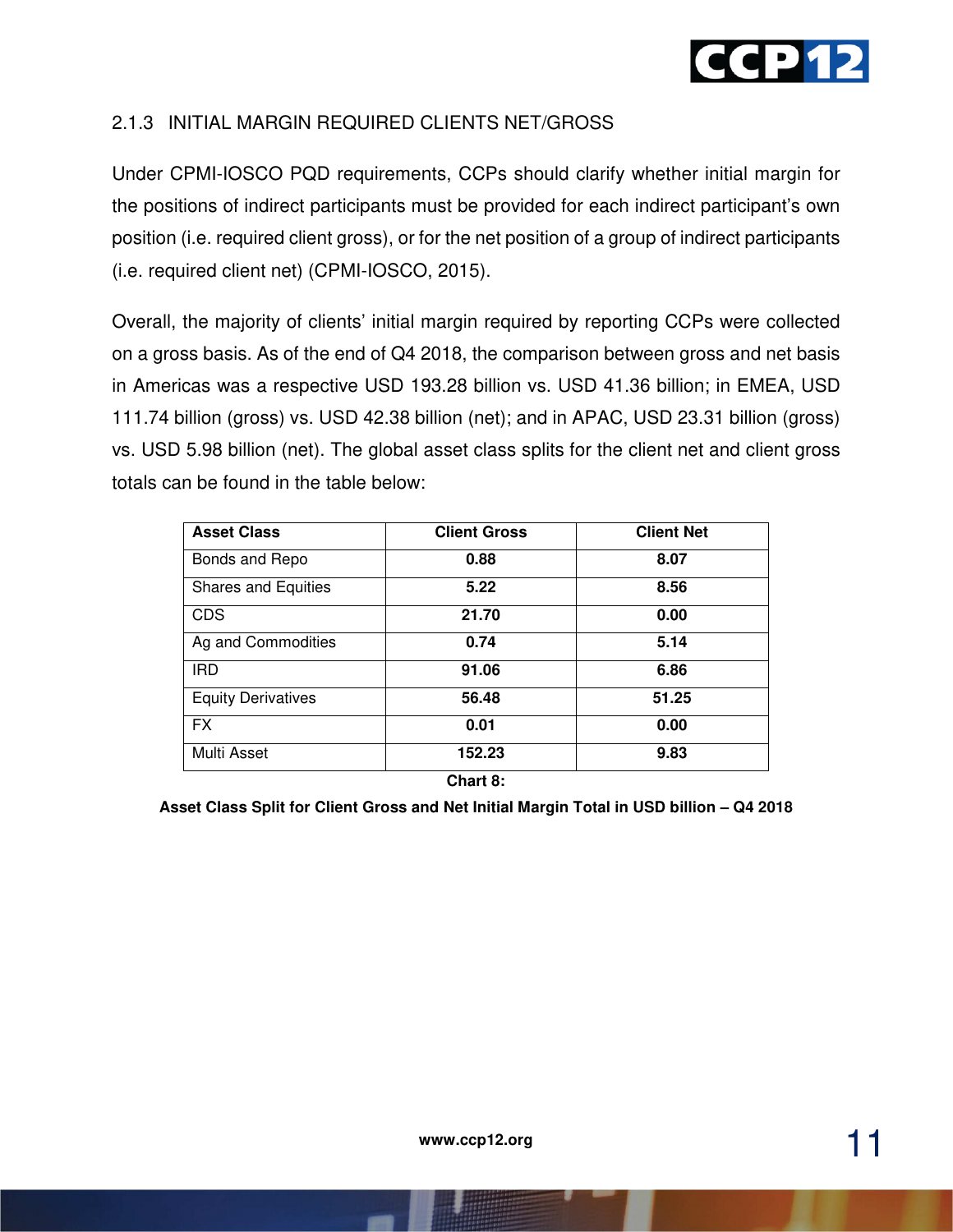

#### 2.2 DEFAULT FUND

#### 2.2.1 DEFAULT FUND REQUIRED

Default fund (DF) is one of the components of the pre-funded financial resources provided by participants, used to allocate any losses arising in the event that one or more participants defaults on their obligations to the FMI and the resources provided by the defaulting party (or parties) are not sufficient to cover such losses (CPMI-IOSCO, 2015).

The Americas, which made up 52,3% of the total figure, had the largest default fund requirement at the end of 2018 Q4 (USD 47.00 billion); EMEA was next with 33,7% (USD 30.32 billion), followed by APAC with 14,0% (USD 12.61 billion).



**Default Fund Required – Q3 2018** 



**Chart 9a: Default Fund Required – Q4 2018** 

For Q3 2018, the Americas made up 51,7% of the total figure with USD 47.35 billion; in EMEA (35,1%; USD 32.13 billion) the default fund required was higher than compared to Q4 2018. The APAC region makes 13,2% with USD 12.08 billion.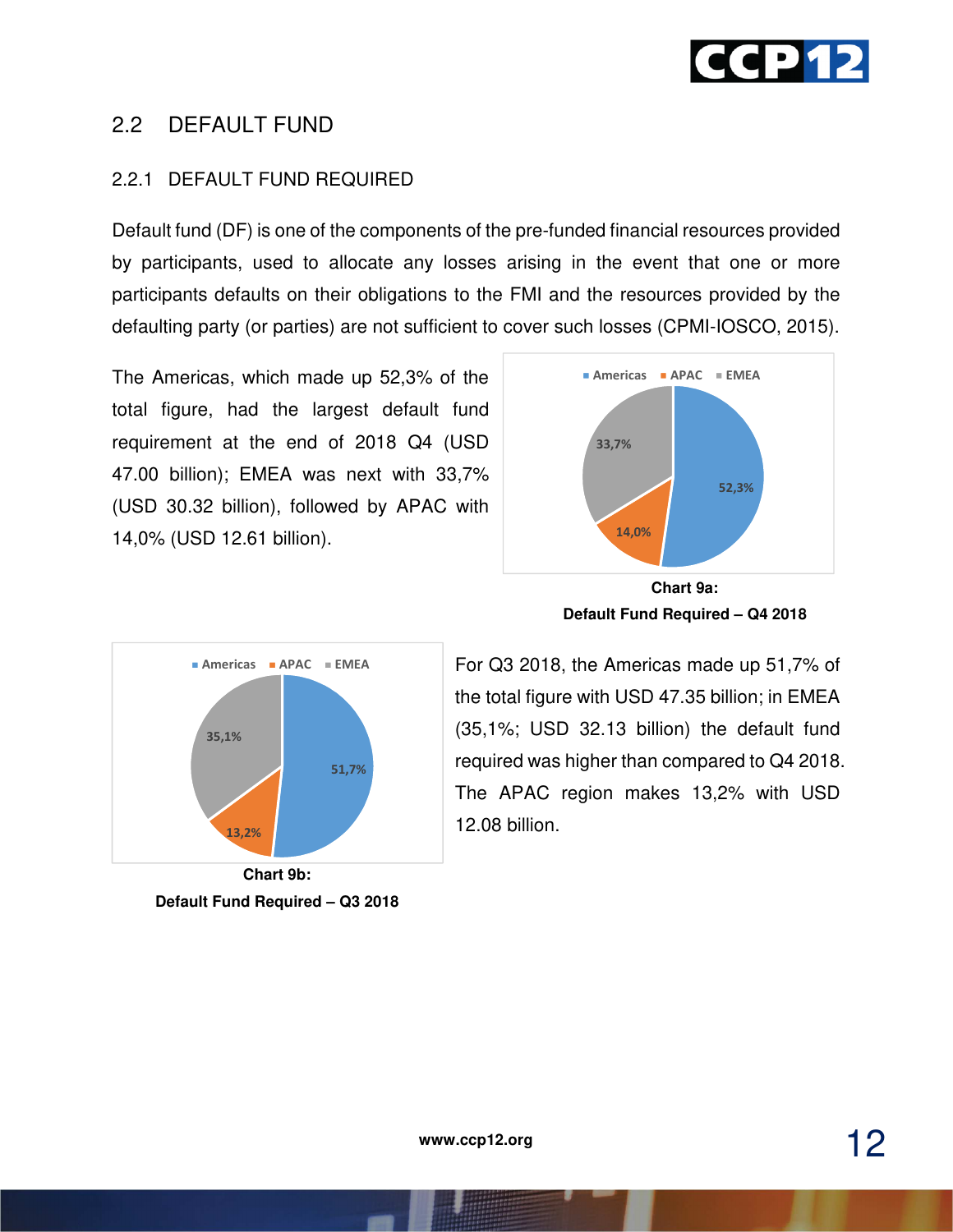

If you compare the Q4 2018<sup>9</sup> data, the default fund requirements of USD 20.45 billion as of end of Q4 2017 for the Americas has more than doubled. The default fund requirements in the APAC region increased by more than 30% to USD 12.48 billion from USD 9.62 billion and in the EMEA region the level is more or less similar at approximately USD 30 billion.



**Chart 9c: Default Fund Required – Q4 2017** 



**Default Fund Required in USD billion – Q3 2018 vs. Q4 2018<sup>9</sup>**

-



**Default Fund Required in USD billion – Q4 2017 vs. Q4 2018<sup>9</sup>**

<sup>9</sup> Deviation originates from exclusion of certain CCPs in YoY comparison in order to balance the comparison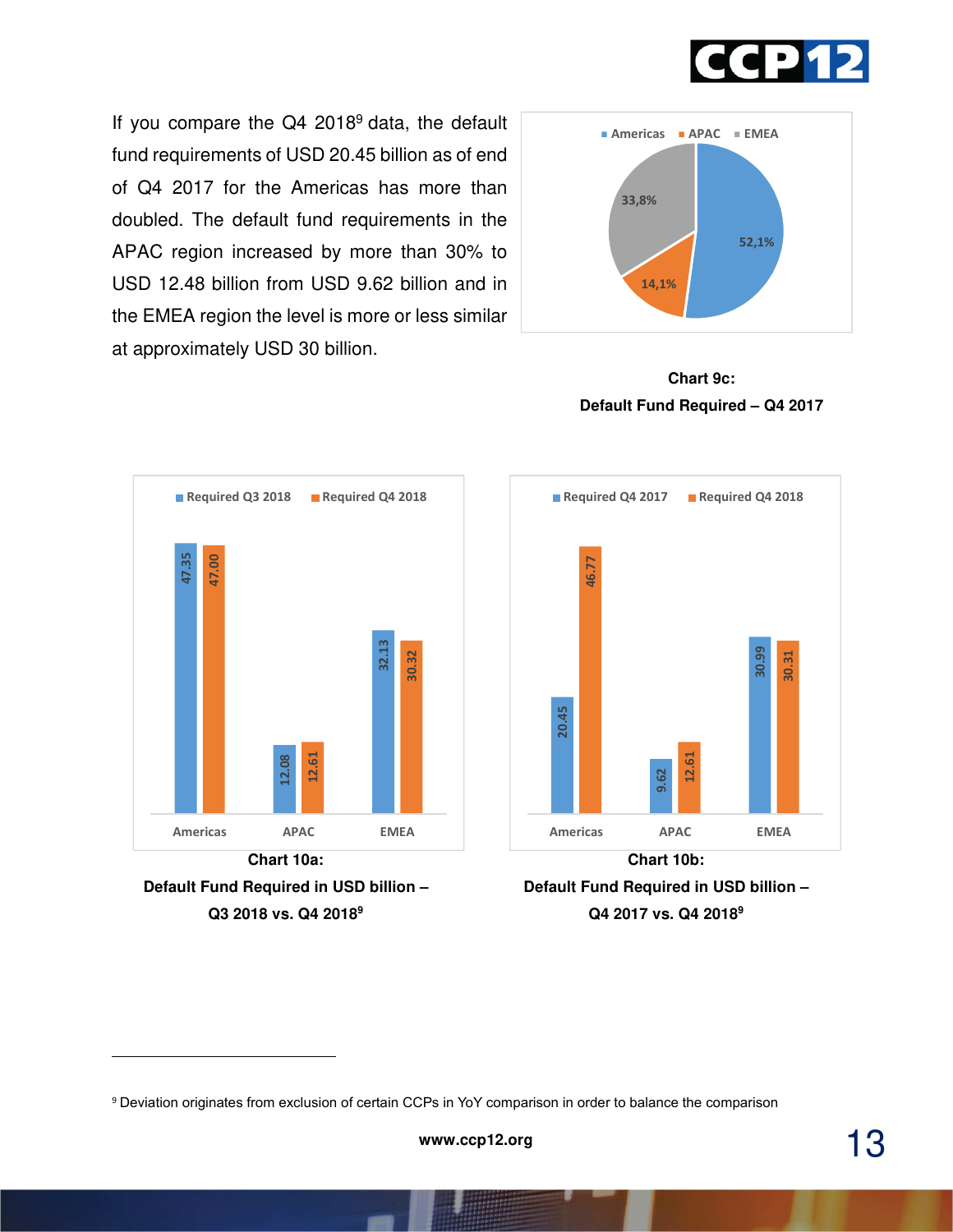

#### 2.3 COLLATERAL MAKEUP OF IM / DF

While members are required to post a set amount of initial margin and default fund contribution, the makeup of the collateral posted may have flexibility subject to the schedule of the CCP. The collateral can be made up of a combination of cash and noncash collateral, and can be held at a variety of locations; the global totals can be seen below:

|      | <b>Collateral Posted in the Form of</b> | <b>Initial Margin</b> | <b>Default Fund</b> |
|------|-----------------------------------------|-----------------------|---------------------|
| Cash | At Central Bank of Issue                | 12,6%                 | 33,9%               |
|      | At Other Central Bank                   | 0,8%                  | 0,1%                |
|      | Secured Cash (Reverse Repo)             | 11,4%                 | 16,7%               |
|      | Unsecured at Commercial Banks           | 5,2%                  | 9,4%                |
| Non- | Sovereign Gov't Bonds - Domestic        | 36,7%                 | 30,5%               |
| Cash | Sovereign Gov't Bonds - Foreign         | 18,6%                 | 3,5%                |
|      | Agency Bonds                            | 1,7%                  | 3,8%                |
|      | <b>State/Municipal Bonds</b>            | 0,4%                  | 0,4%                |
|      | Corporate Bonds                         | 5,7%                  | 0,5%                |
|      | Equities                                | 3,6%                  | 0,4%                |
|      | <b>Mutual Funds/UCITS</b>               | 0,0%                  | 0,0%                |
|      | Commodities - Gold                      | 0,0%                  | 0,0%                |
|      | Commodities - Other                     | 0,3%                  | 0,1%                |
|      | Other                                   | 3,0%                  | 0,8%                |

**Chart 11:** 

**Collateral Makeup of Initial Margin and Default Fund – Q4 2018**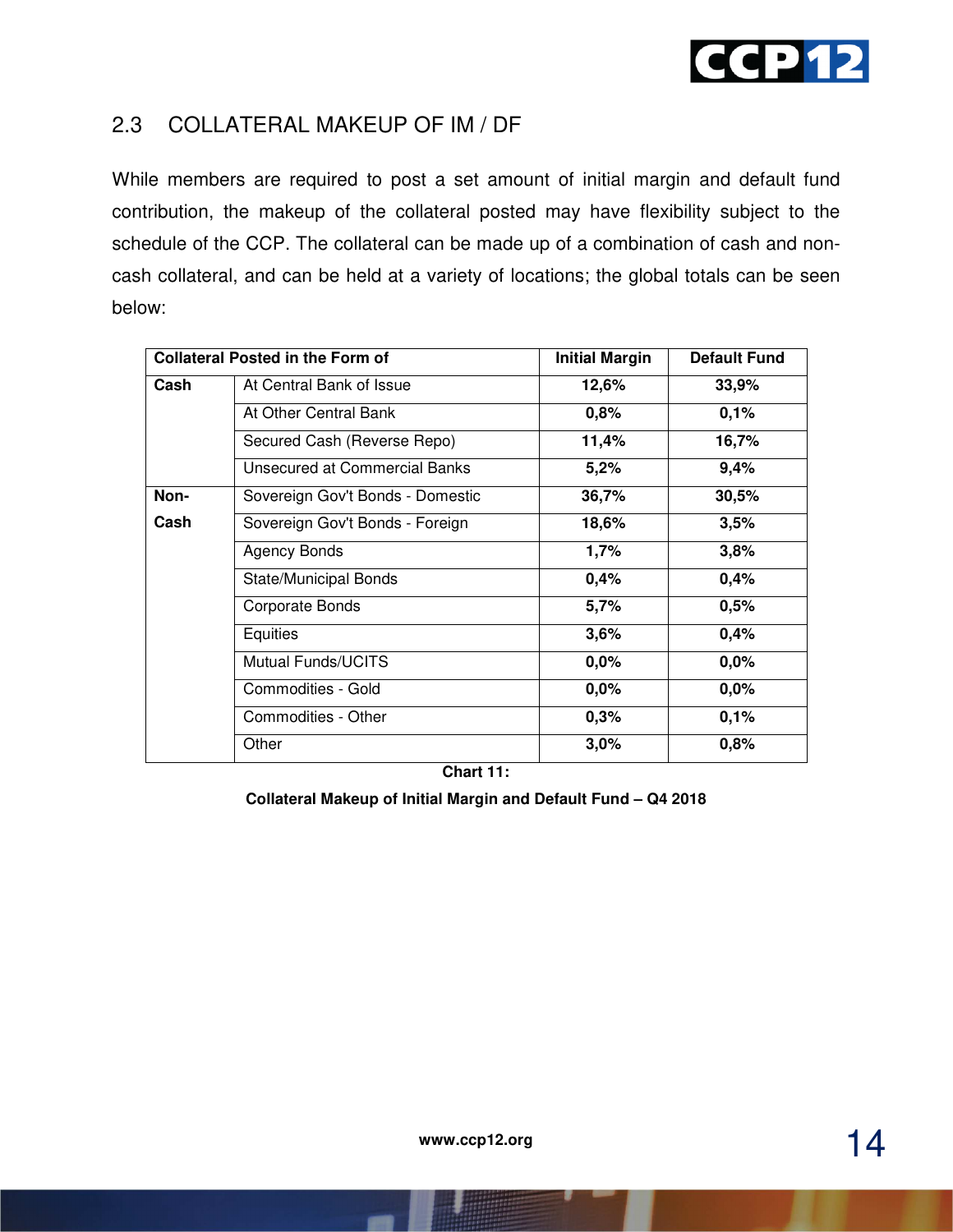

#### 2.4 MARK-TO-MARKET

#### 2.4.1 AVERAGE DAILY VARIATION MARGIN

Variation Margin can be defined as funds that are collected and paid out to reflect current exposures resulting from actual changes in market prices (CPMI-IOSCO, 2012).

In the CCP12 PQD data set, a majority of the total variation margin paid through the CCP by participants on each business day during the fourth quarter of 2018 was more or less even in the three regions: APAC (40,9%, USD 13.36 billion) and Americas (30,5%, USD 9.97 billion); 28,6% was generated in EMEA (USD 9.35 billion).

Compared to Q3 2018 (USD 7.94 billion) and to Q4 2017 (USD 2.15 billion), an increase especially in the APAC region can be seen. The total over the three regions more than doubled in one year from USD 13.85 billion to USD 32.68 billion.



**Chart 12:** 

**Average Daily Variation Margin in USD billion – Q4 2017 vs. Q3 2018 vs. Q4 2018**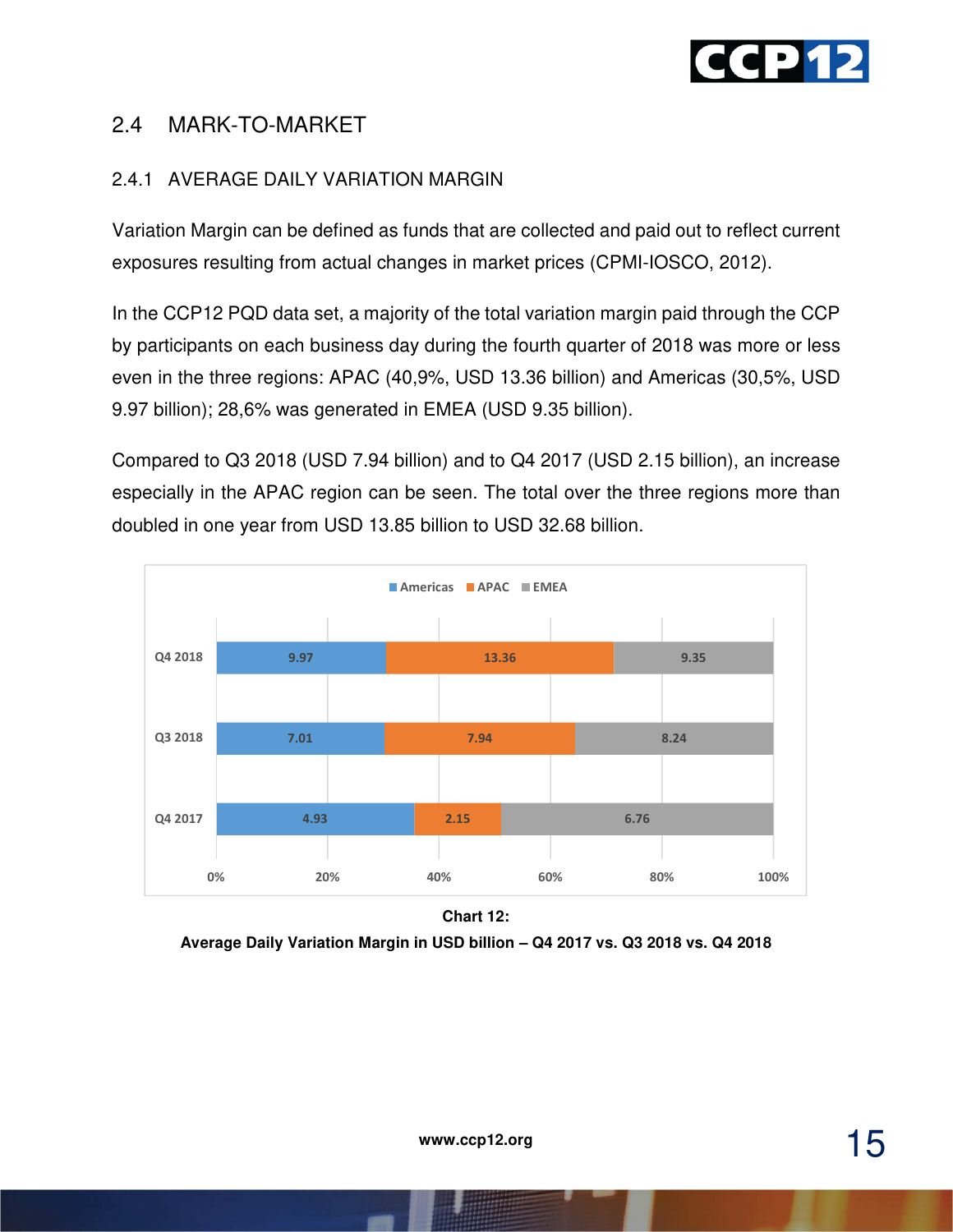

# APPENDIX 1 – THE LIST OF CCPS AND REGIONS

| ORGANISATION <sup>10</sup> , <sup>11</sup>    | <b>REGION</b> | <b>Website for PQD Reports</b>                                                             |
|-----------------------------------------------|---------------|--------------------------------------------------------------------------------------------|
| B3 - Brasil Bolsa Balcao                      | Americas      | http://www.b3.com.br/en_us/products-and-<br>services/clearing-and-settlement/clearing/     |
| Chicago Mercantile<br><b>Exchange Group</b>   | Americas      | http://www.cmegroup.com/clearing/cpmi-<br>iosco-reporting.html                             |
| Depository Trust & Clearing<br>Corporation    | Americas      | http://www.dtcc.com/en/legal/policy-and-<br>compliance                                     |
| Intercontinental Exchange<br>(Credit)         | Americas      | https://www.theice.com/clear-credit/regulation                                             |
| Intercontinental Exchange<br>(US)             | Americas      | https://www.theice.com/clear-<br>us/regulation#quantitative-disclosures                    |
| Intercontinental Exchange<br>(NGX)            | Americas      | https://www.theice.com/ngx/documents                                                       |
| Minneapolis Grain<br>Exchange                 | Americas      | http://www.mgex.com/regulation.html                                                        |
| The Options Clearing<br>Corporation           | Americas      | https://www.theocc.com/about/corporate-<br>information/pfmi-disclosures.jsp                |
| <b>TMX Group</b>                              | Americas      | http://www.cdcc.ca/publications_qtdFiles_en                                                |
| <b>ASX Limited (Clear)</b>                    | <b>APAC</b>   | http://www.asx.com.au/regulation/regulatory-<br>compliance/asx-clear.htm                   |
| <b>ASX Limited (Futures)</b>                  | <b>APAC</b>   | https://www.asx.com.au/regulation/regulatory<br>-compliance/asx-clear-futures.htm          |
| Hong Kong Exchanges &<br>Clearing Ltd (HKCC)  | <b>APAC</b>   | https://www.hkex.com.hk/eng/market/clr/Spec<br>ialTopics/IOSCO.htm                         |
| Hong Kong Exchanges &<br>Clearing Ltd (SEOCH) | <b>APAC</b>   | https://www.hkex.com.hk/eng/market/clr/Spec<br>ialTopics/IOSCO.htm                         |
| Intercontinental Exchange<br>(Singapore)      | <b>APAC</b>   | https://www.theice.com/clear-<br>singapore/regulation#quantitative-disclosures             |
| Japan Securities Clearing<br>Corporation      | <b>APAC</b>   | https://www.jpx.co.jp/jscc/en/company/fmi-<br>pdf2.html                                    |
| Korea Exchange                                | <b>APAC</b>   | https://global.krx.co.kr/contents/GLB/02/0202/<br>0202020203/GLB0202020203.jsp             |
| <b>NSE Clearing Limited</b><br>(NSE)          | <b>APAC</b>   | https://www.nscclindia.com/NSCCL/disclosur<br>es/nsccl dis pfmi.htm                        |
| Shanghai Clearing House                       | <b>APAC</b>   | http://www.shclearing.com/zcyyj/jgyzl/pfmi/                                                |
| Singapore Exchange Ltd<br>(DC)                | <b>APAC</b>   | https://www2.sgx.com/regulation/principles-<br>financial-market-infrastructures-disclosure |
| Singapore Exchange Ltd<br>CDP)                | <b>APAC</b>   | https://www2.sgx.com/regulation/principles-<br>financial-market-infrastructures-disclosure |

<sup>10</sup> Dark blue highlight signifies a CCP whose PQD data is new to the data pool as of Q4 2018

<sup>11</sup> Light blue highlight signifies a CCP whose Q4 2018 PQD data were not yet available, meaning the Q3 data was reused,

updated with the Q4 2018 currency exchange rates

<u>.</u>

16 **www.ccp12.org**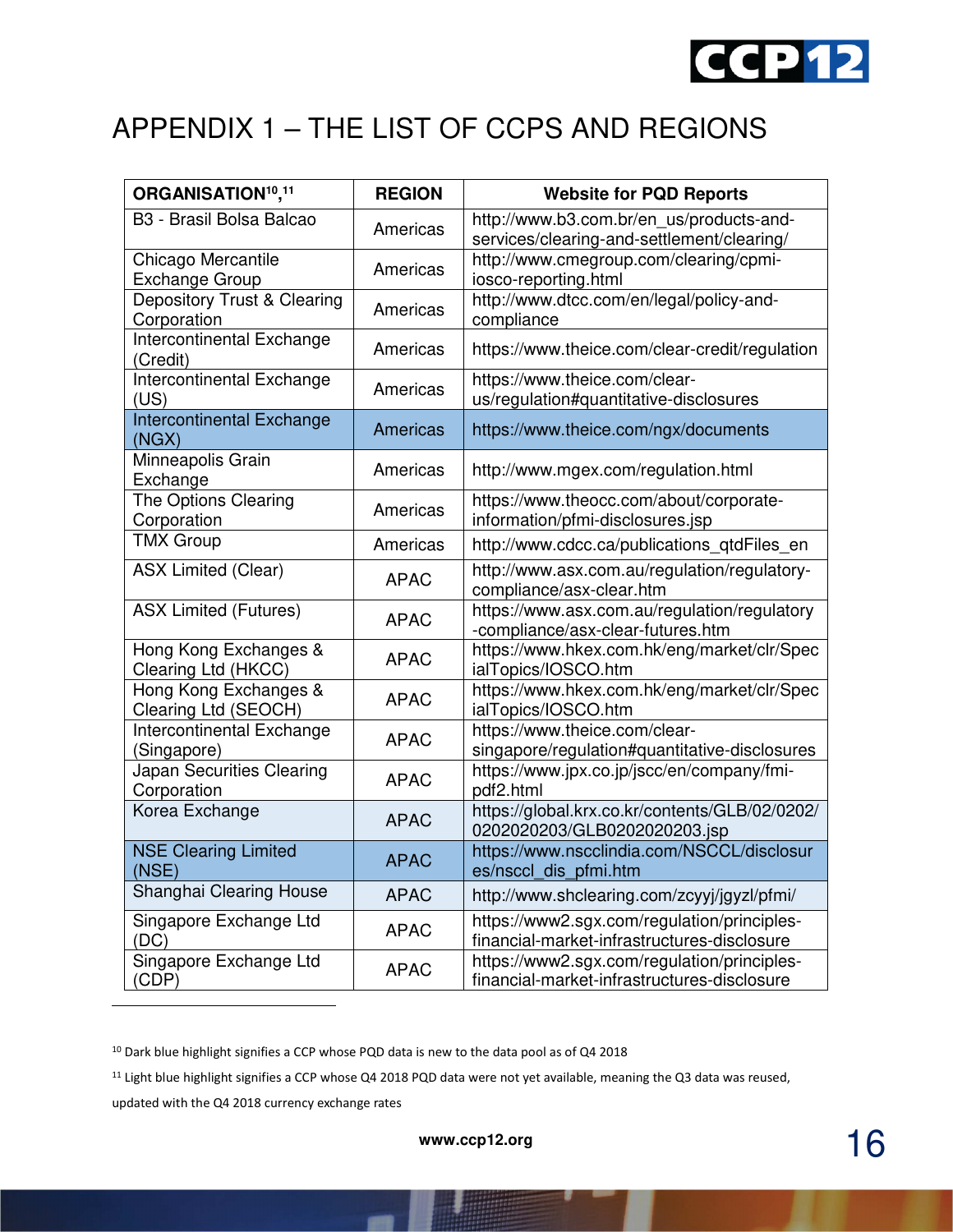

| ORGANISATION <sup>12</sup> , <sup>13</sup>                        | <b>REGION</b> | <b>Website for PQD Reports</b>                                                                                                              |
|-------------------------------------------------------------------|---------------|---------------------------------------------------------------------------------------------------------------------------------------------|
| <b>Thailand Clearing House</b><br>Co. Ltd.                        | <b>APAC</b>   | https://www.set.or.th/tch/en/pfmi/pfmi_disclos<br>ure.html                                                                                  |
| The Clearing Corporation of<br>India Ltd                          | <b>APAC</b>   | https://www.ccilindia.com/RiskManagement/P<br>ages/PFMIDisclosres.aspx                                                                      |
| London Stock Exchange<br>Group Ltd (CC&G)                         | <b>EMEA</b>   | http://www.lseg.com/markets-products-and-<br>services/post-trade-services/ccp-<br>services/ccg/statistics/iosco-quantitative-<br>disclosure |
| <b>Dubai Commodities</b><br><b>Clearing Corporation</b><br>(DCCC) | <b>EMEA</b>   | http://www.dccc.co.ae/                                                                                                                      |
| <b>Eurex Clearing</b>                                             | <b>EMEA</b>   | http://www.eurexclearing.com/clearing-<br>en/about-us/regulatory-standards                                                                  |
| Hong Kong Exchanges &<br>Clearing Ltd (LME)                       | <b>EMEA</b>   | https://www.lme.com/en-GB/LME-<br>Clear/Technology/Reports/CPMI-IOSCO-<br><b>Disclosure</b>                                                 |
| Intercontinental Exchange<br>(Europe)                             | <b>EMEA</b>   | https://www.theice.com/clear-<br>europe/regulation#quantitative-disclosures                                                                 |
| Intercontinental Exchange<br>(Netherlands)                        | <b>EMEA</b>   | https://www.theice.com/clear-<br>netherlands/regulation#quantitative-<br>disclosures                                                        |
| Johannesburg Stock<br>Exchange                                    | <b>EMEA</b>   | https://www.jse.co.za/services/post-trade-<br>services/risk-management/quantitative-<br>disclosures                                         |
| KDPW CCP S.A.                                                     | <b>EMEA</b>   | http://www.kdpwccp.pl/en/Members/Transpar<br>ency/Pages/Terms_of_Use.aspx                                                                   |
| London Stock Exchange<br>Group Ltd (LCH LTD)                      | <b>EMEA</b>   | https://www.lch.com/resources/rules-and-<br>regulations/ccp-disclosures                                                                     |
| London Stock Exchange<br>Group Ltd (LCH SA)                       | <b>EMEA</b>   | https://www.lch.com/resources/rules-and-<br>regulations/ccp-disclosures                                                                     |
| Nasdag Clearing                                                   | <b>EMEA</b>   | https://business.nasdaq.com/trade/clearing/n<br>asdaq-clearing/about-nasdaq-<br>clearing/index.html                                         |
| <b>Central Counterparty</b><br><b>National Clearing Centre</b>    | <b>EMEA</b>   | http://www.nkcbank.com/viewCatalog.do?me<br>nuKey=461                                                                                       |

<u>.</u>

<sup>12</sup> Dark blue highlight signifies a CCP whose PQD data is new to the data pool as of Q4 2018

<sup>&</sup>lt;sup>13</sup> Light blue highlight signifies a CCP whose Q4 2018 PQD data were not yet available, meaning the Q3 data was reused,

updated with the Q4 2018 currency exchange rates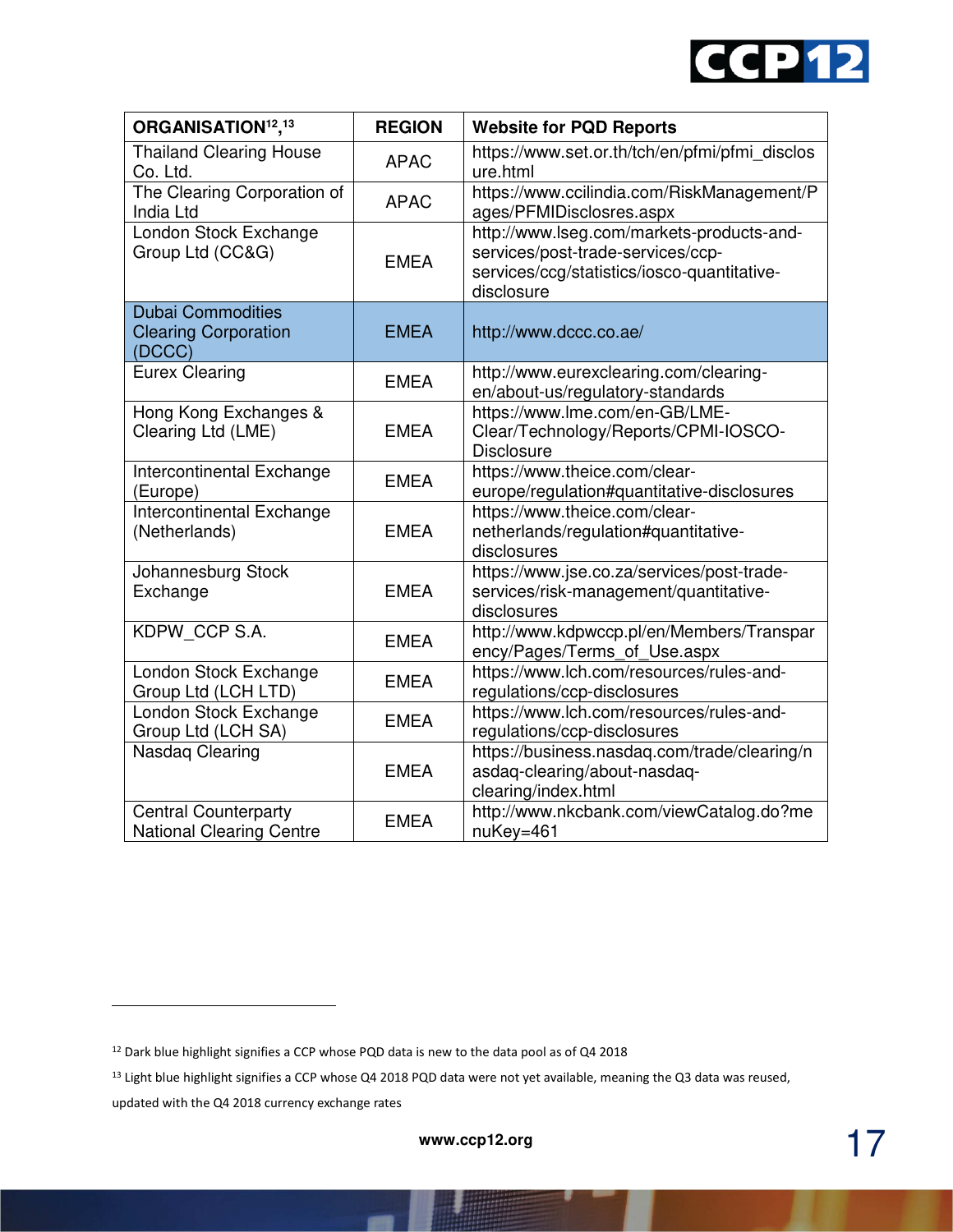

# APPENDIX 2 – SUMMARIZED RESULTS FOR Q3 2018 VS. Q4 2018

| <b>Americas</b>       |                                                          | Q3 2018                | Q4 2018                | $+$ / -   |
|-----------------------|----------------------------------------------------------|------------------------|------------------------|-----------|
| <b>Initial Margin</b> | <b>Required house</b>                                    | USD 75.561.888.446,71  | USD 82.630.640.990,74  | 9,35%     |
|                       | <b>Required client net</b>                               | USD 7.850.250.869.32   | USD 41.363.703.822,20  | 426,91%   |
|                       | <b>Required client gross</b>                             | USD 238.580.741.512,58 | USD 193.280.402.375.96 | $-18,99%$ |
|                       | <b>Required total</b>                                    | USD 321.992.880.828,60 | USD 317.274.747.188,90 | $-1,47%$  |
|                       |                                                          |                        |                        |           |
|                       | Held (pre-haircut)                                       | USD 377.600.923.881,78 | USD 395.523.709.520.51 | 4,75%     |
|                       | Held (post-haircut)                                      | USD 370.633.372.961,93 | USD 320.843.117.288,60 | $-13,43%$ |
|                       |                                                          |                        |                        |           |
| <b>Default Fund</b>   | Required                                                 | USD 47.347.658.516,44  | USD 46.996.419.142,19  | $-0,74%$  |
|                       | Posted (pre-haircut)                                     | USD 57.923.713.945,49  | USD 58.035.073.011,51  | 0.19%     |
|                       | Posted (post haircut)                                    | USD 56.929.651.629,05  | USD 56.897.753.457,65  | $-0,06%$  |
|                       |                                                          |                        |                        |           |
| <b>Mark-to-Market</b> | Average total VM paid to<br><b>CCP each business day</b> | USD 7.013.379.716,86   | USD 9.966.059.515,30   | 42,10%    |

| <b>APAC</b>           |                                                          | Q3 2018               | Q4 2018                | $+$ / -   |
|-----------------------|----------------------------------------------------------|-----------------------|------------------------|-----------|
| <b>Initial Margin</b> | <b>Required house</b>                                    | USD 25.739.563.589,00 | USD 30.239.440.968,30  | 17,48%    |
|                       | <b>Required client net</b>                               | USD 6.958.558.914,89  | USD 5.978.052.320.50   | $-14,09%$ |
|                       | <b>Required client gross</b>                             | USD 22.501.493.368,18 | USD 23.305.481.479.54  | 3,57%     |
|                       | <b>Required total</b>                                    | USD 58.577.490.259,40 | USD 68.501.169.230.06  | 16,94%    |
|                       |                                                          |                       |                        |           |
|                       | Held (pre-haircut)                                       | USD 97.591.321.476,77 | USD 170.722.644.398,20 | 74,94%    |
|                       | Held (post-haircut)                                      | USD 94.139.309.973,31 | USD 156.473.234.612.97 | 66,21%    |
|                       |                                                          |                       |                        |           |
| <b>Default Fund</b>   | <b>Required</b>                                          | USD 12.075.460.963,82 | USD 12.612.144.975,13  | 4,44%     |
|                       | Posted (pre-haircut)                                     | USD 15.954.101.757,19 | USD 17.359.559.575,44  | 8,81%     |
|                       | Posted (post haircut)                                    | USD 4.370.497.445,54  | USD 17.062.085.709,84  | 290,39%   |
|                       |                                                          |                       |                        |           |
| <b>Mark-to-Market</b> | Average total VM paid to<br><b>CCP each business day</b> | USD 7.936.598.196,29  | USD 13.363.536.687,35  | 68,38%    |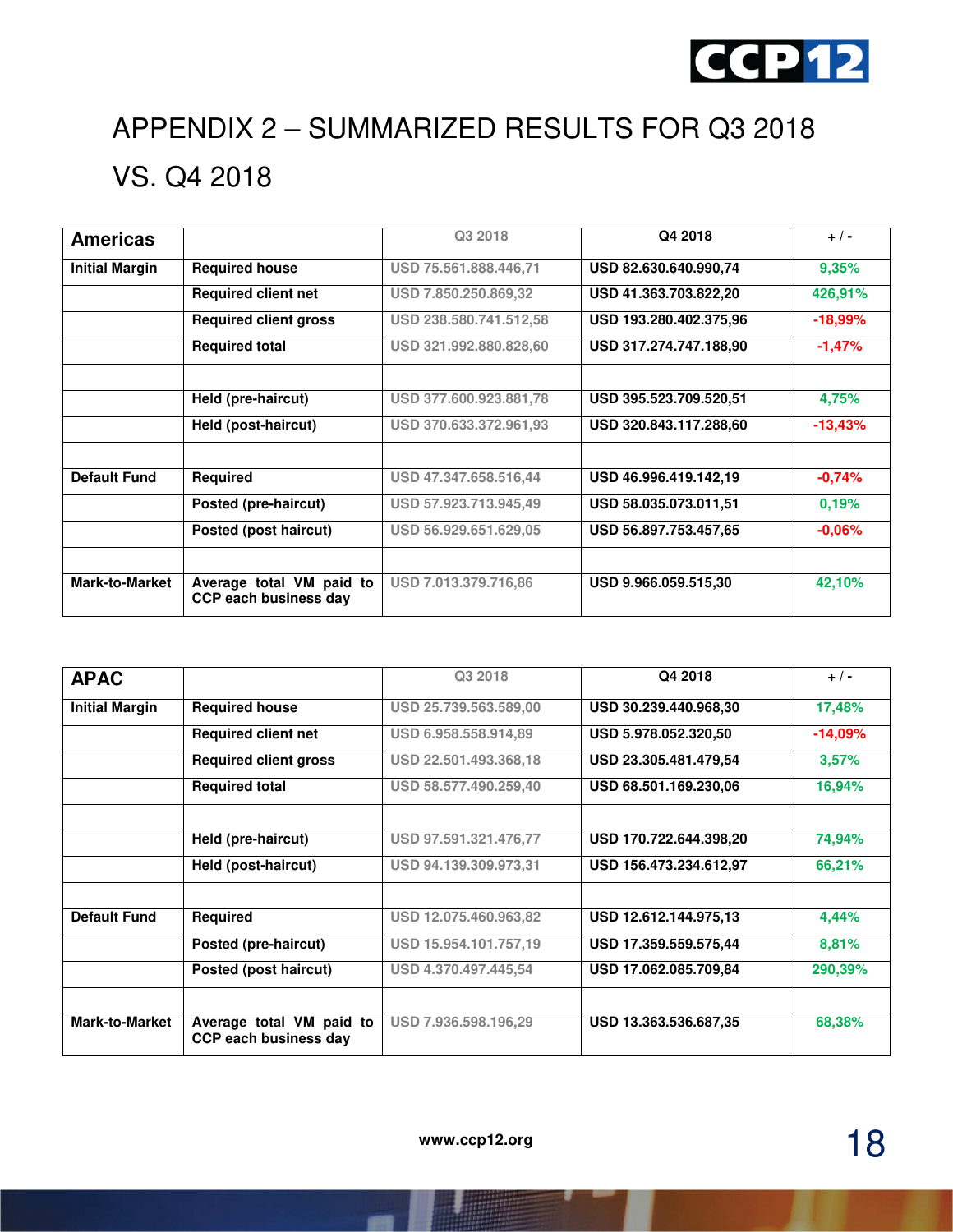

| <b>EMEA</b>           |                                                          | Q3 2018                | Q4 2018                | $+$ / -  |
|-----------------------|----------------------------------------------------------|------------------------|------------------------|----------|
| <b>Initial Margin</b> | <b>Required house</b>                                    | USD 150.449.930.577,94 | USD 162.559.553.858.60 | 8,05%    |
|                       | <b>Required client net</b>                               | USD 44.398.262.405,48  | USD 42.383.656.790,44  | $-4,54%$ |
|                       | <b>Required client gross</b>                             | USD 104.781.440.098,13 | USD 111.736.501.287,44 | 6,64%    |
|                       | <b>Required total</b>                                    | USD 299.629.633.187,23 | USD 316.679.711.936,47 | 5,69%    |
|                       | Held (pre-haircut)                                       | USD 566.083.886.301,43 | USD 575.984.974.719.13 | 1,75%    |
|                       | Held (post-haircut)                                      | USD 469.465.482.172,78 | USD 486.033.615.240.79 | 3,53%    |
| <b>Default Fund</b>   | Required                                                 | USD 32.128.110.669,02  | USD 30.316.154.496,87  | $-5,64%$ |
|                       | Posted (pre-haircut)                                     | USD 33.356.680.641,73  | USD 32.178.268.214,59  | $-3,53%$ |
|                       | Posted (post haircut)                                    | USD 33.796.750.443,78  | USD 31.883.818.765,74  | $-5,66%$ |
|                       |                                                          |                        |                        |          |
| <b>Mark-to-Market</b> | Average total VM paid to<br><b>CCP each business day</b> | USD 8.238.732.866,94   | USD 9.347.467.016,61   | 13,46%   |

| Global                |                                                   | Q3 2018                  | Q4 2018                  | $+$ / -   |
|-----------------------|---------------------------------------------------|--------------------------|--------------------------|-----------|
| <b>Initial Margin</b> | <b>Required house</b>                             | USD 251.751.382.613,66   | USD 275.429.635.817,64   | 9,41%     |
|                       | <b>Required client net</b>                        | USD 59.207.072.189,69    | USD 89.725.412.933,14    | 51,55%    |
|                       | <b>Required client gross</b>                      | USD 365.863.674.978,89   | USD 328.322.385.142.93   | $-10,26%$ |
|                       | <b>Required total</b>                             | USD 680.200.004.275,24   | USD 702.455.628.355,43   | 3,27%     |
|                       | Held (pre-haircut)                                | USD 1.041.276.131.659,98 | USD 1.142.231.328.637,84 | 9,70%     |
|                       |                                                   |                          |                          |           |
|                       | Held (post-haircut)                               | USD 934.238.165.108.02   | USD 963.349.967.142.36   | 3,12%     |
| <b>Default Fund</b>   | <b>Required</b>                                   | USD 91.551.230.149,27    | USD 89.924.718.614,19    | $-1,78%$  |
|                       | Posted (pre-haircut)                              | USD 107.234.496.344,41   | USD 107.572.900.801,54   | 0,32%     |
|                       | Posted (post haircut)                             | USD 95.096.899.518,37    | USD 105.843.657.933,23   | 11,30%    |
|                       |                                                   |                          |                          |           |
| <b>Mark-to-Market</b> | Average total VM paid to<br>CCP each business day | USD 23.188.710.780,09    | USD 32.677.063.219,26    | 40,92%    |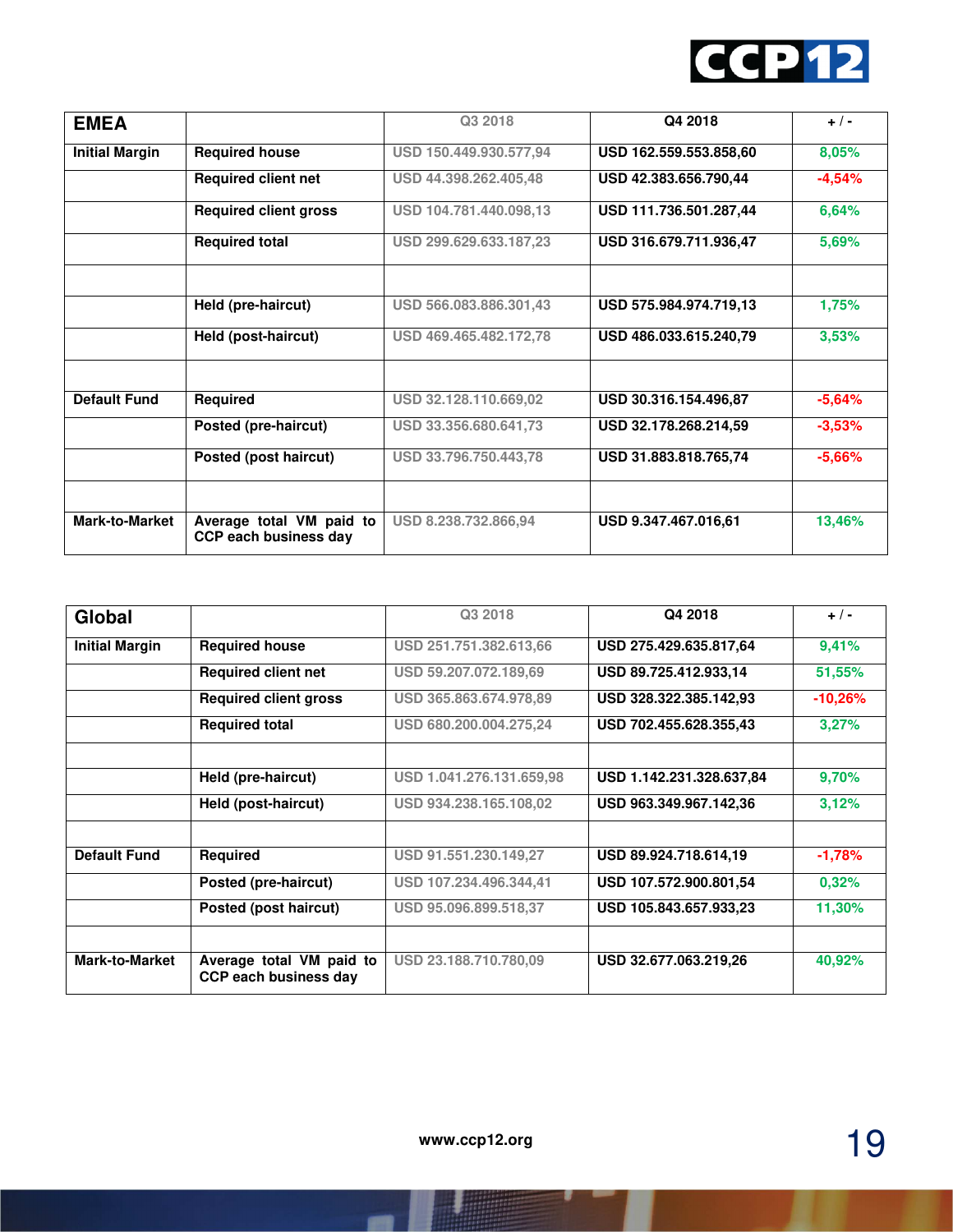

### APPENDIX 3 - INDICATORS

| NO.                     | <b>INDICATOR</b>                              | <b>DEFINITION</b>                                                                                                                                                                                                                                                                                                                                                                                                                                                                                                                                                                                                                                                      |
|-------------------------|-----------------------------------------------|------------------------------------------------------------------------------------------------------------------------------------------------------------------------------------------------------------------------------------------------------------------------------------------------------------------------------------------------------------------------------------------------------------------------------------------------------------------------------------------------------------------------------------------------------------------------------------------------------------------------------------------------------------------------|
| 1                       | Initial margin (IM)                           | Collateral that is collected to cover potential changes in the value of<br>each participant's position (that is, potential future exposure) over<br>the appropriate closeout period in the event the participant defaults.<br>(CPMI-IOSCO, 2012) <sup>14</sup> .                                                                                                                                                                                                                                                                                                                                                                                                       |
| 1.1                     | <b>IM Required house</b>                      | This term indicates the total Initial Margin Requirements of a CCP<br>for clearing members (i.e. excluding their clients).                                                                                                                                                                                                                                                                                                                                                                                                                                                                                                                                             |
| 1.2                     | <b>IM Required client</b><br>net/client gross | Collecting margin on a gross basis means that the amount of margin<br>a participant must post to the CCP on behalf of its customers is the<br>sum of the amounts of margin required for each such customer.<br>Collecting margin on a net basis means that the participant may, in<br>calculating the amount of margin it must post to the CCP on behalf<br>of its customers, offset the amounts of margin associated with the<br>portfolios of different customers (CPMI-IOSCO, 2012).<br>Under PQD requirements, CCPs should clarify whether Initial<br>Margin Requirements for their clients are under client gross<br>structure, or client net structure, or both. |
| 1.3                     | <b>IM Required total</b>                      | This term indicates all the initial margin required by CCPs.                                                                                                                                                                                                                                                                                                                                                                                                                                                                                                                                                                                                           |
| $\mathbf{2}$            | <b>Default Fund (DF)</b>                      | A fund, comprising pre-funded financial resources provided by<br>participants, to allocate any losses arising in the event that one or<br>more participants defaults on their obligations to the FMI and<br>resources provided by the defaulting party (or parties) are not<br>sufficient to cover such losses (CPMI-IOSCO, 2015).                                                                                                                                                                                                                                                                                                                                     |
| 2.1                     | <b>DF Required</b>                            | The total prefunded default fund contributions from clearing<br>members required by CCPs.                                                                                                                                                                                                                                                                                                                                                                                                                                                                                                                                                                              |
| 3                       | <b>Collateral makeup of</b><br>IM / DF        | Initial Margin and Default Fund contributions can be made up of (1)<br>Cash at a central bank, (2) secured cash i.e. reverse repo, (3)<br>unsecured cash at a commercial bank, (4) domestic and (5) foreign<br>sovereign government bonds, (6) agency bonds, (7) state/municipal<br>bonds, (8) corporate bonds, (9) equities, (10) mutual funds/UCITs,<br>commodities (11) gold or (12) other, and (13) other.                                                                                                                                                                                                                                                         |
| $\overline{\mathbf{4}}$ | <b>Mark-to-Market</b><br>enforced by CCP      | This value calculated by the average total variation margin paid to<br>the CCP by participants on each business day over the period<br>multiplied by the number of business days during that period.<br>Variation Margin can be defined as funds that are collected and paid<br>out to reflect current exposures resulting from actual changes in<br>market prices (CPMI-IOSCO, 2012). The higher amount of Mark-to-<br>Market enforced by CCP indicates the more liquidity requirement for<br>clearing members to cover mark-to-market losses.                                                                                                                        |

<sup>14</sup> CPSS-IOSCO (2012). *Principles for financial market infrastructures*. [online] Available from: < https://www.bis.org/cpmi/publ/d 101.htm >

<u>.</u>

20 **www.ccp12.org**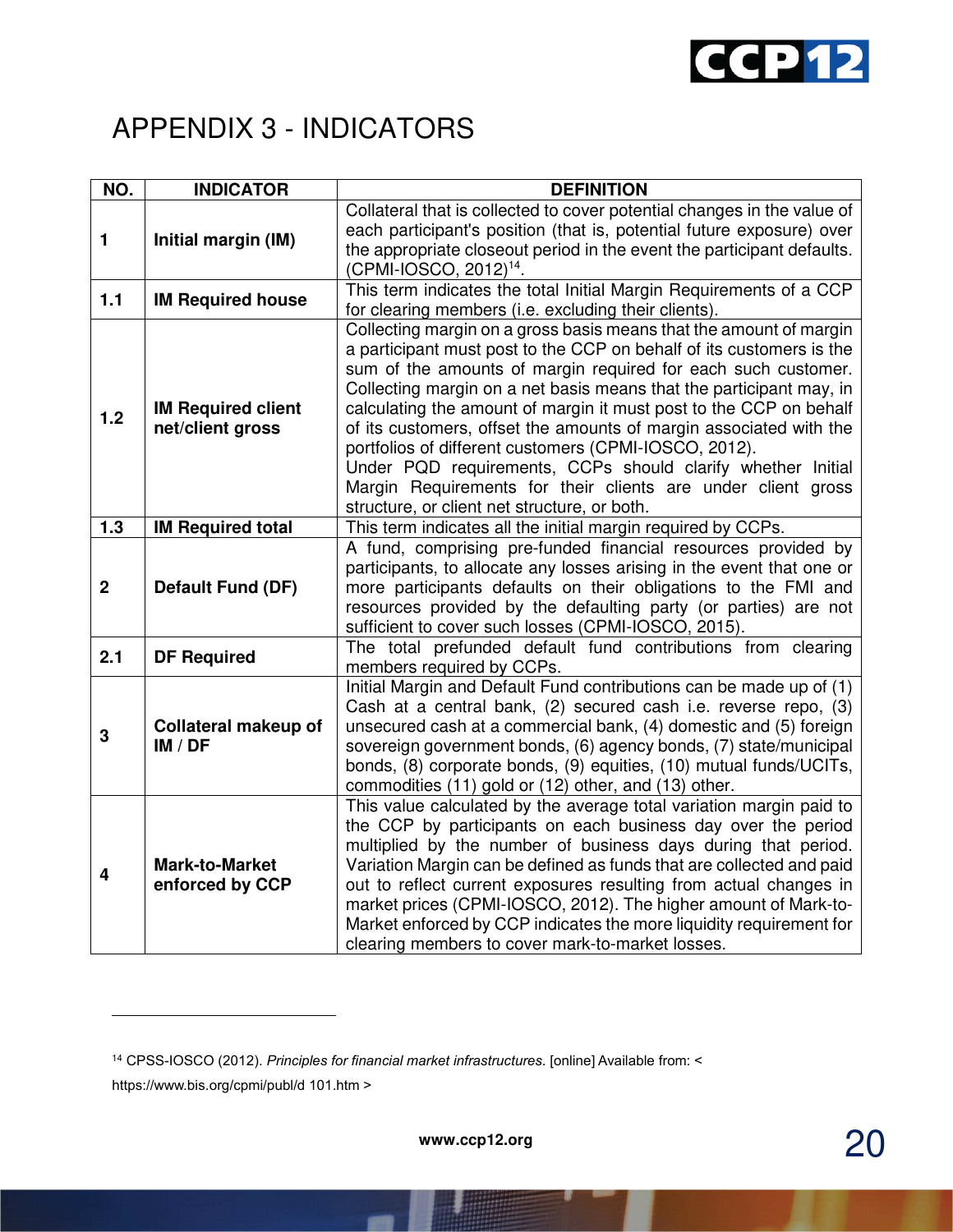

# APPENDIX 4 - LIST OF TABLES AND FIGURES

| CHART 3: ASSET CLASS SPLIT TOTAL REQUIRED INITIAL MARGIN IN USD BILLION                                      |
|--------------------------------------------------------------------------------------------------------------|
|                                                                                                              |
| CHART 5: GLOBAL ASSET CLASS SPLIT FOR HOUSE & CLIENT INITIAL MARGIN TOTAL IN USD BILLION - Q4 2018  9        |
| CHART 6A: INITIAL MARGIN REQUIRED HOUSE/CLIENTS TOTAL IN USD BILLION - Q3 2018 VS. Q4 2018 <sup>7,8</sup> 10 |
| CHART 6B: INITIAL MARGIN REQUIRED HOUSE/CLIENTS TOTAL IN USD BILLION - Q4 2017 VS. Q4 2018, 10               |
| CHART 7A: INITIAL MARGIN REQUIRED CLIENT NET AND GROSS IN USD BILLION - Q3 2018 VS. Q4 2018 <sup>6</sup> 10  |
| CHART 7B: INITIAL MARGIN REQUIRED CLIENT NET AND GROSS IN USD BILLION - Q4 2017 VS. Q4 2018 <sup>6</sup> 10  |
| CHART 8: ASSET CLASS SPLIT FOR CLIENT GROSS AND NET INITIAL MARGIN TOTAL IN USD BILLION - Q4 201811          |
|                                                                                                              |
|                                                                                                              |
|                                                                                                              |
|                                                                                                              |
|                                                                                                              |
|                                                                                                              |
| CHART 12: AVERAGE DAILY VARIATION MARGIN IN USD BILLION - Q4 2017 VS. Q3 2018 VS. Q4 2018 15                 |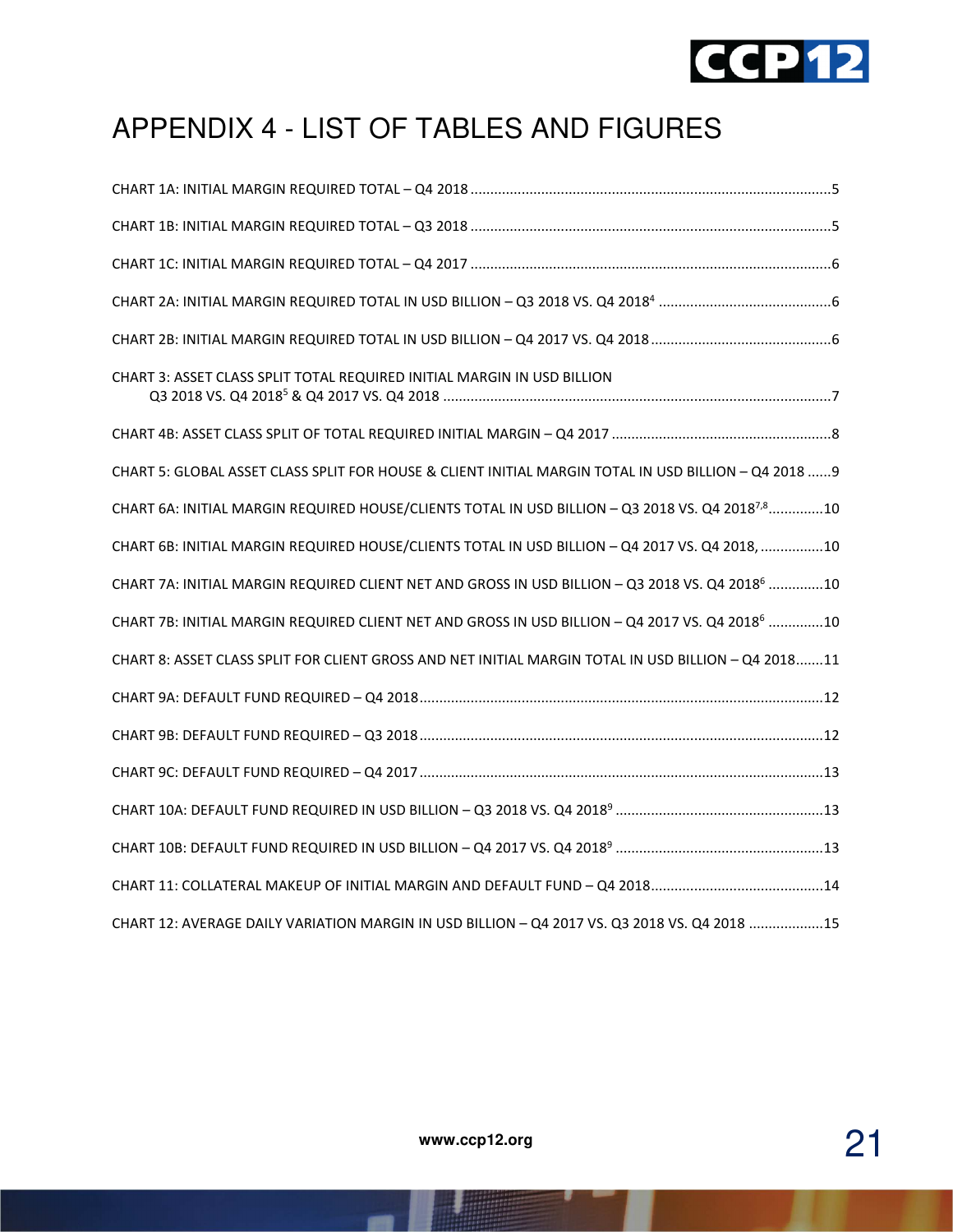

# APPENDIX 5 - CCP12 MEMBERSHIP



22 **www.ccp12.org**